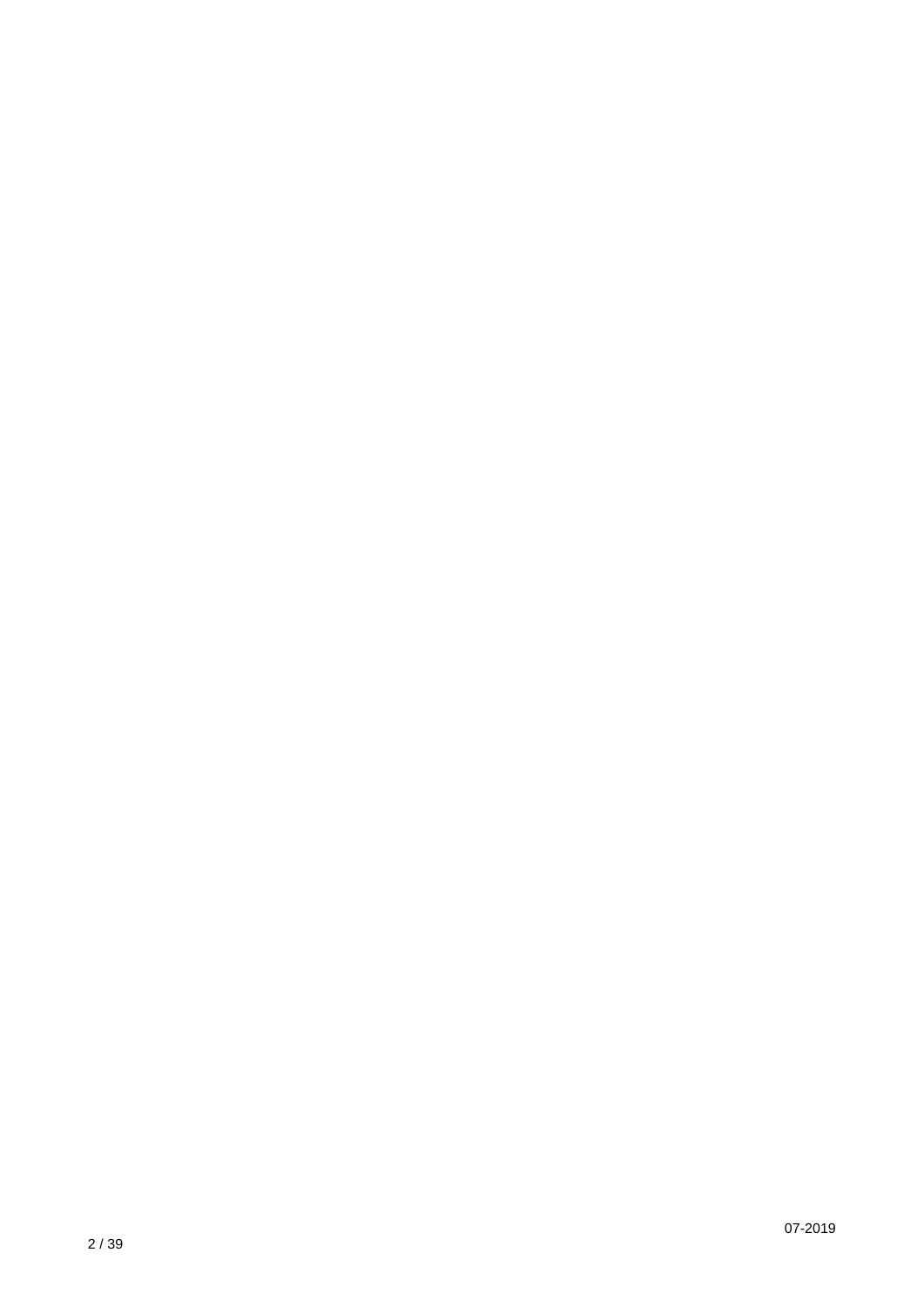## Content / Contenu / Inhalt / Inhoud

| English / Anglais / Englisch / Engels             | $5 - 12$  |
|---------------------------------------------------|-----------|
| French / Français / Französisch / Frans           | $13 - 20$ |
| German / Allemand / Deutsch / Duits               | $21 - 28$ |
| Dutch / Néerlandais / Niederländisch / Nederlands | $29 - 36$ |
|                                                   |           |
| <b>EU Declaration of Conformity</b>               | 37        |
|                                                   |           |
| Accessories / Accessoires / Zubehör / Accessoires | $38 - 39$ |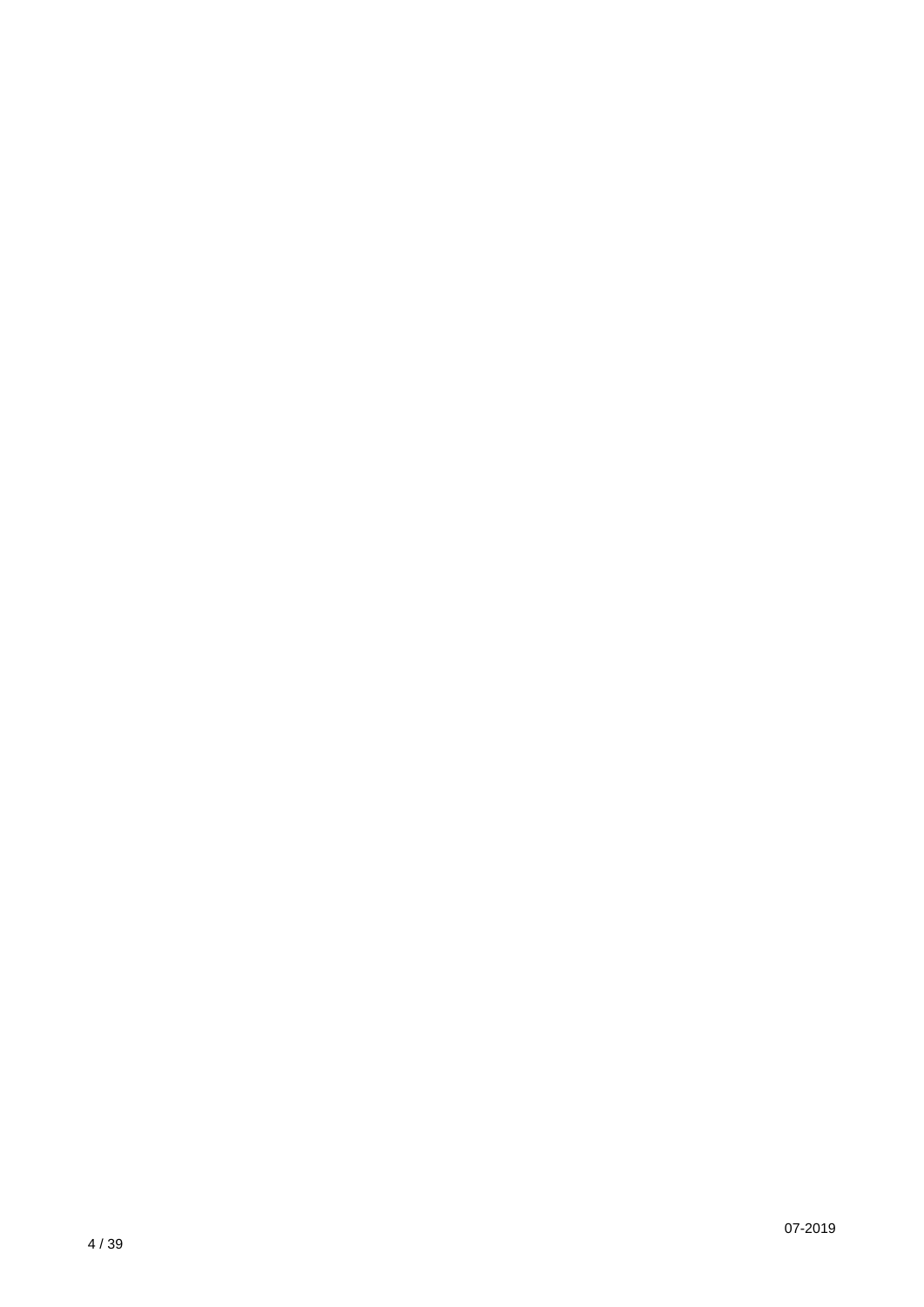## User manual explosion-safe Ultra3 LED work light

#### **Table of contents**

| 1.  | General                                  | 5  |
|-----|------------------------------------------|----|
| 2.  | Safety instructions                      | 6  |
| 3.  | <b>Technical data</b>                    | 7  |
| 4.  | Lighting effect and light spectrum       | 7  |
| 5.  | CE marking                               | 8  |
| 6.  | Installation and connection instructions | 9  |
| 7.  | Inspection and maintenance               | 10 |
| 8.  | Repair                                   | 10 |
| 9.  | Warranty                                 | 11 |
| 10. | Accessories                              | 11 |
| 11. | Disposal / reuse                         | 11 |

#### **1. General**

Congratulations on your new explosion-safe Ultra3 LED work light. If you follow the instructions in this user manual, your new work light will give you years of enjoyment. The explosion-safe Ultra3 LED work light has been designed to safely supply users with excellent light.

The work light consists of a sturdy antistatic plastic housing, with a lens made of hardened glass at the front and a special safety foil to ensure a perfectly even lighting effect. This effect is amplified due to the fact that the 81 LEDs are distributed evenly over the entire surface. The work light parts are manufactured from corrosion-proof materials, ensuring excellent resistance to the effects of the most commonly used chemicals.

The supply voltage for the lamp is 24 – 48 V AC/DC. The lamp comes with a factory-sealed cable. The standard cable length is 10 meters. It can also be supplied in a length of 30 m on request.

The Ultra3 work light has a CE label and complies with the European EMC and ATEX directives, so it also implicitly complies with the European Low Voltage Directive.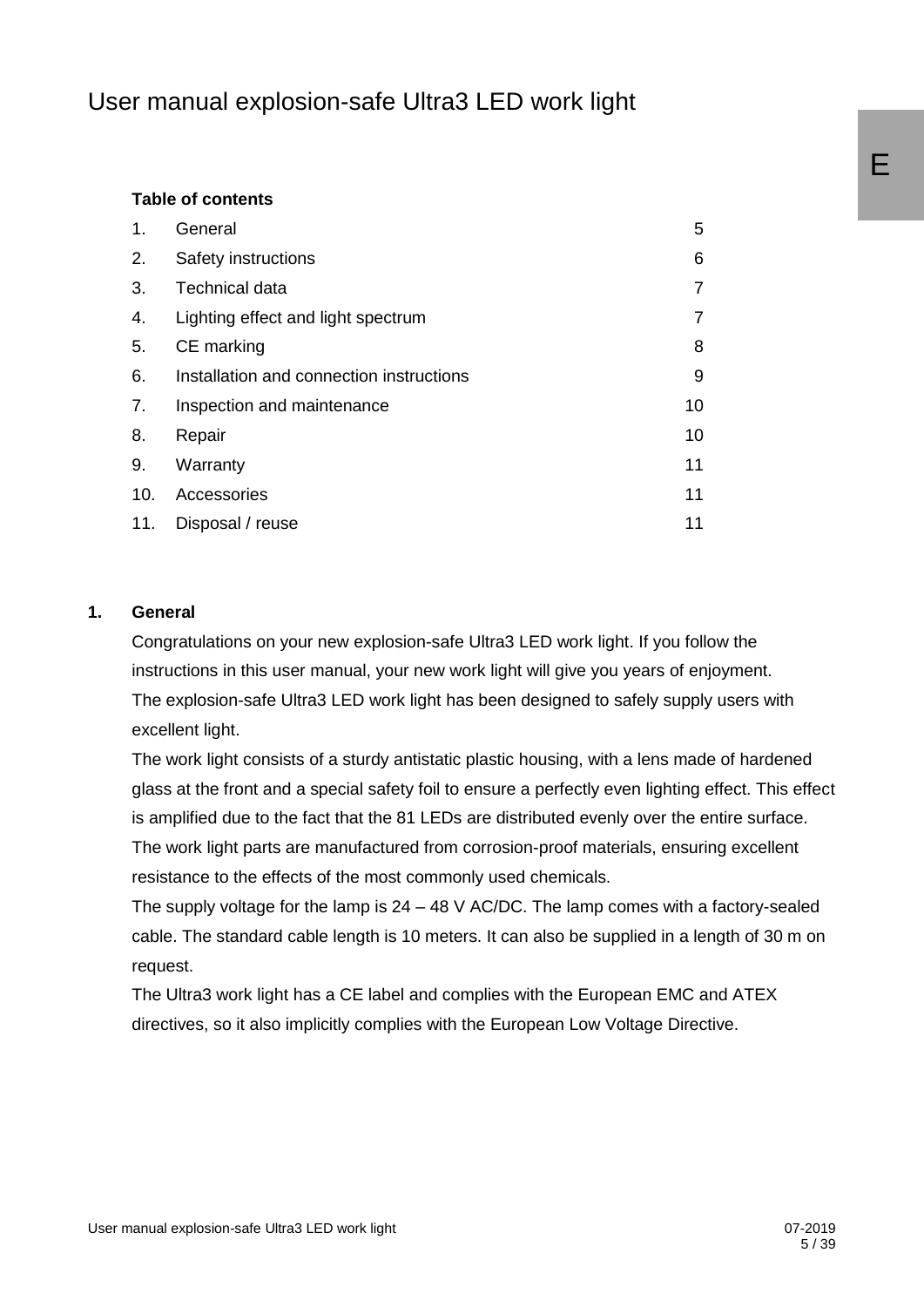#### **2. Safety instructions**

The Ultra3 work light is an explosion-safe light that is suitable for use in potentially explosive atmospheres with an explosion hazard due to flammable gas, vapor, mist or dust, classified as Zone 1, 2, 21 or 22. Before using the Ultra3 work light, it is important that you thoroughly read and



understand this user guide and comply with the warnings and instructions it contains.

- Explosion-safe materials must be selected and installed by specially trained and qualified personnel, where the relevant stipulations in the EN 60079-14 installation standard must be taken into account.
- Only connect this device to the supply voltage for which it has been designed.
- If the work lamp needs to be connected to a terminal box, the terminal box must be disconnected from electricity prior to the work to prevent sparks.
- Do not use the work lamp, or take it out of service, if the lamp or cable is damaged.
- The national safety regulations must be followed when this device is put into service.
- Do not use the work light outside the specified ambient temperature range of  $-20$  °C to  $+50$  °C.
- Do not cover the Ultra3 work light. If you do this, it may heat up to a temperature above the design limits.
- If the housing, handgrip or lens of the Ultra3 work light are cracked, dented or broken or are no longer in good condition for any other reason or if the work light has become very dirty, the light must be repaired and/or cleaned.
- If one of the LEDs is no longer working or is shining much brighter than the other LEDs, the work light must be repaired.
- In case of a defect, the work light must be immediately removed from the hazardous area.
- The Ultra3 work light may only be repaired with original parts, and repairs may only be carried out by qualified professionals who have been trained on the basis of the EN-60079-19 standard.
- It is not permitted to alter the Ultra3 work light in any way.
- The Ultra3 work light may not be used in an environment in which (electrostatic) charges are deliberately induced.

If the instructions above are not followed, the explosion safety of the device cannot be guaranteed. The device could then lead to a hazard to the user's life and could cause an explosive atmosphere to ignite.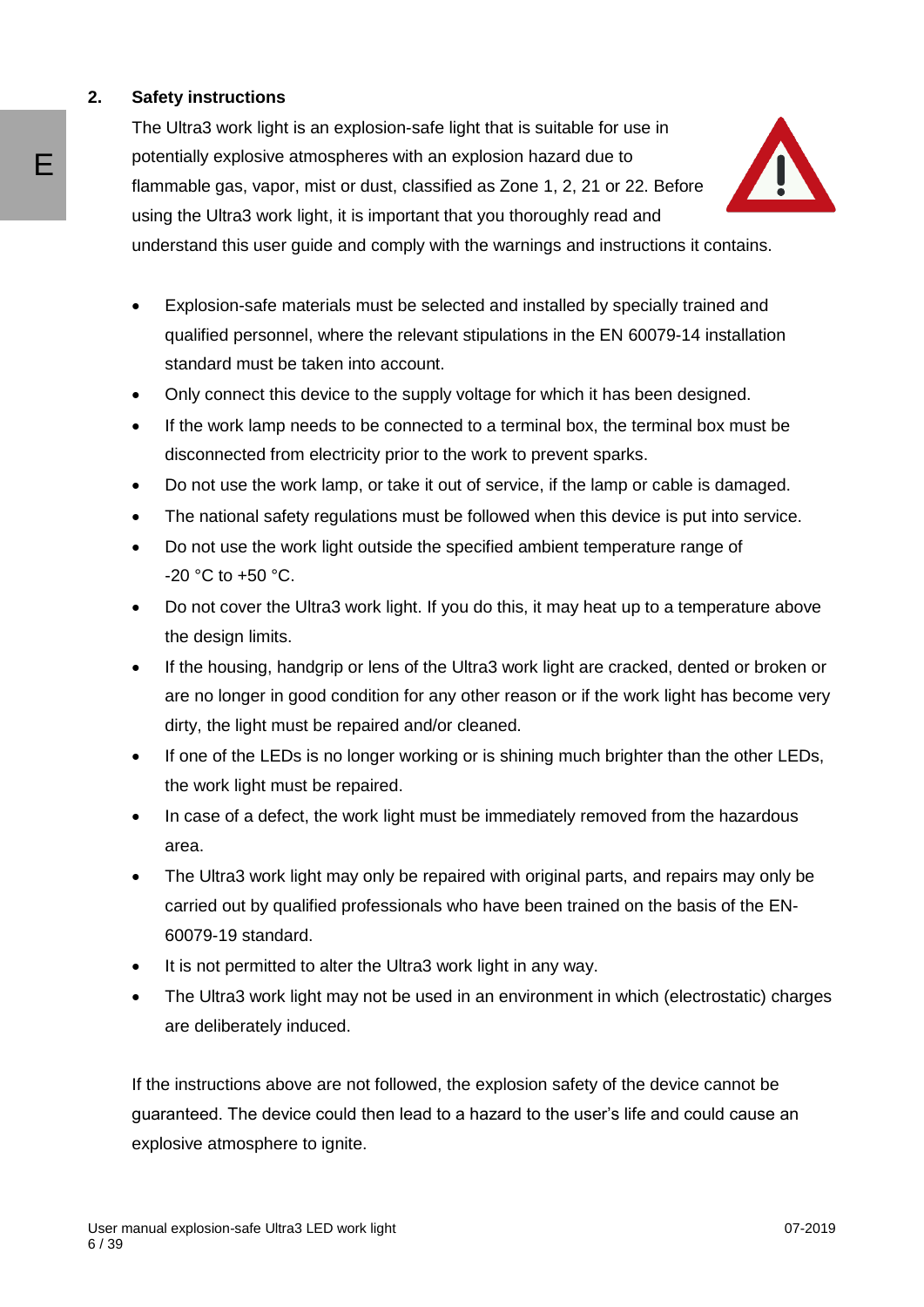#### **3. Technical data**

| Conformity:                      | 2014/34/EU (ATEX) and 2014/30/EU (EMC)                        |
|----------------------------------|---------------------------------------------------------------|
| Explosion-safe category:         | II 2 GD                                                       |
| Protection method:               | Ex ib mb IIC T4 Gb                                            |
|                                  | Ex ib mb IIIC T135°C Db                                       |
| ATEX zones:                      | Zones 1, 2, 21 and 22                                         |
| Applied standards:               | EN 60079-0:2012 / A11:2013, EN 60079-11:2012 and              |
|                                  | EN 60079-18:2015                                              |
| EU type examination certificate: | KIWA 19ATEX0039 X                                             |
| Ambient temperature:             | $-20$ °C to $+50$ °C                                          |
| Ingress protection level:        | IP 65 according to EN 60529                                   |
| Housing materials:               | Antistatic polypropylene, metal frame                         |
| Lens materials:                  | Hardened glass with safety and diffusor foil                  |
| Light source:                    | 81 LEDs, 5000 K                                               |
| Supply voltage:                  | 24 - 48 V AC/DC, 35 Watt minimum                              |
| Connection:                      | Factory sealed cable, 2 x 2,5 mm <sup>2</sup> , max. 30 meter |
| Earth connection:                | Not required                                                  |
| Dimensions:                      | 388 x 319 x 147 mm                                            |
| Weight:                          | 6.3 Kg (including 10 meter cable)                             |



#### **4. Lighting effect and light spectrum**

Lighting effect of the Ultra3 work light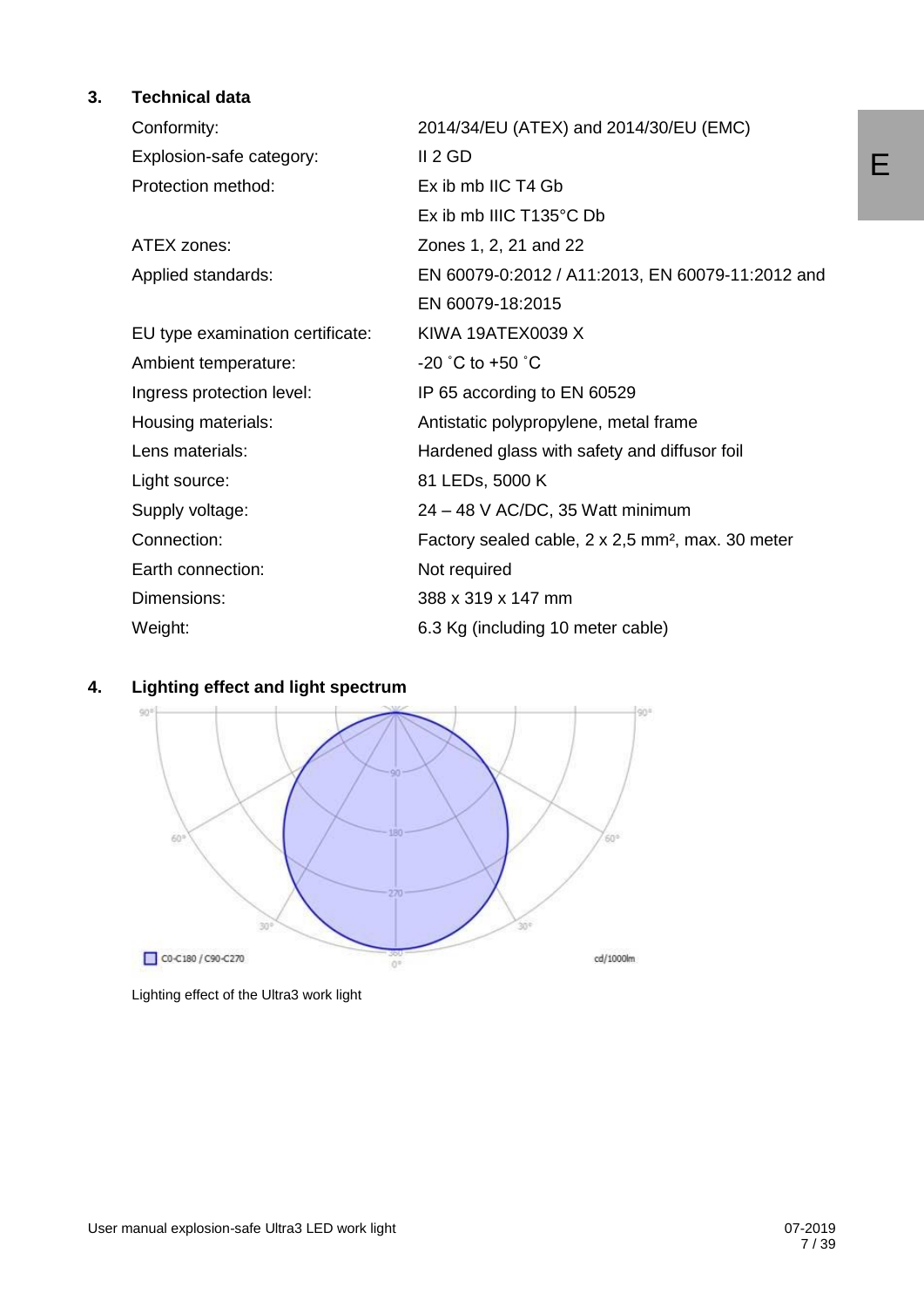

Light spectrum of the Ultra3 work light

The amount of blue light in the light spectrum of the Ultra3 work light has been defined as 2.52 W/m<sup>2</sup>/sr, measured directly under the work light. This means that the Ultra3 work light is well under the limit of the 'Low Risk' category, which is 100 W/m<sup>2</sup>/sr. Working with the Ultra3 work light poses absolutely no risk of retina damage from blue light and therefore complies with the requirements for photo biological safety as defined in the IEC 62471 standard.

#### **5. Marking**

The following label is displayed on the back of the Ultra3 work light:



Type plate of the Ultra3 work light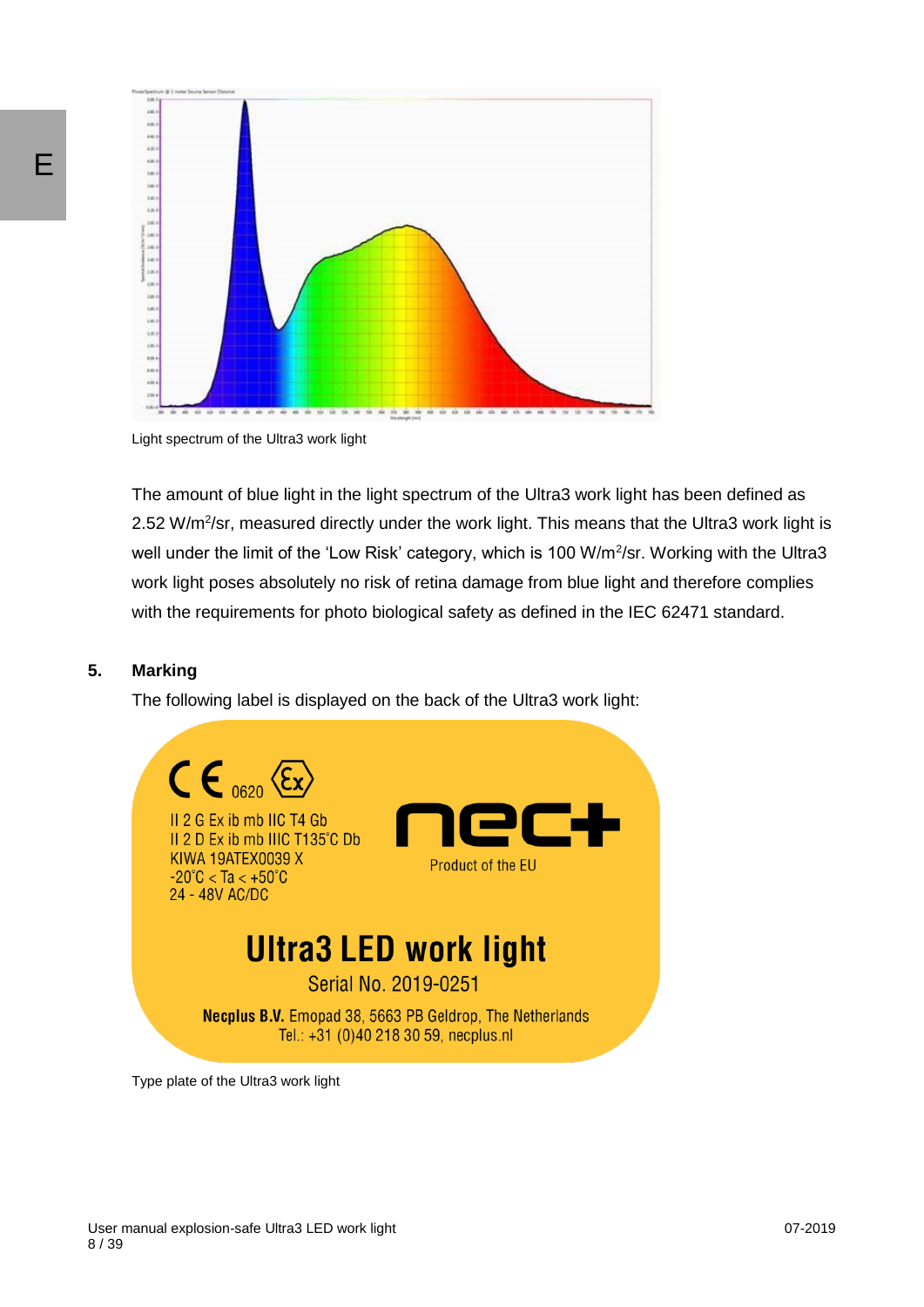The Ultra 2 work light has been marked in compliance with the European ATEX Directive 2014/34/EU:

II 2 G Ex ib mb IIC T4 Gb

II 2 D Ex ib mb IIIC T135°C Db

This marking means that the Ultra3 work light has been designed for industrial applications and that it complies with the requirements for Category 2 equipment used in potentially hazardous areas due to the presence of gas, mist, vapor or dust. This makes the Ultra3 work light suitable for use in Zones 1, 21, 2 and 22.

The protection techniques used are Intrinsic Safety and Encapsulation. Gas group IIC and dust group IIIC apply. The temperature class for the ignition of gas, mist or vapor is T4. The maximum surface temperature for the ignition of dust is 135 °C.

Compliance with the Essential Health and Safety Requirements in the ATEX Directive is achieved through application of the harmonized technical standards EN 60079-0:2012 / A11:2013 (General Requirements), EN 60079-11:2012 (Intrinsic Safety) and EN 60079- 18:2015 (Encapsulation).

The Ultra3 work light is suitable for ambient temperatures of -20  $^{\circ}$ C to +50  $^{\circ}$ C.

The X mark indicates that the cable must be connected to a suitable explosion-safe terminal box or connector. To do this, follow the EN 60079-14 installation standard, particularly the requirements for mobile and portable equipment.

#### **6. Installation and connection instructions**

- Explosion-safe equipment must be installed by staff specifically instructed and qualified for this, taking into account the relevant stipulations of the EN 60079-14 installation standard.
- The installation and use of this product are determined by the relevant safety instructions and the generally acknowledged state of the art. The applicable national requirements and legislation and regulations regarding the electrical connection to the electricity grid must also be followed.
- The housing of the Ultra3 LED work lamp is made of electrically conductive material that prevents the possibility of housing being electrostatically charged due to friction (e.g. from cleaning). The lamp does not contain any metal parts that can be reached by the user and require a connection with earth.
- The electronics of the Ultra3 LED work lamp are not resistant to lightning strikes. The cable therefore needs to be protected against lightning strikes.
- The Ultra3 LED work lamp is suitable for use in areas that require EPL Gb (zone 1) gas group IIC or EPL Db (zone 21) dust group IIIC. The temperature class for gas is limited to T4 and for dust to 135 °C.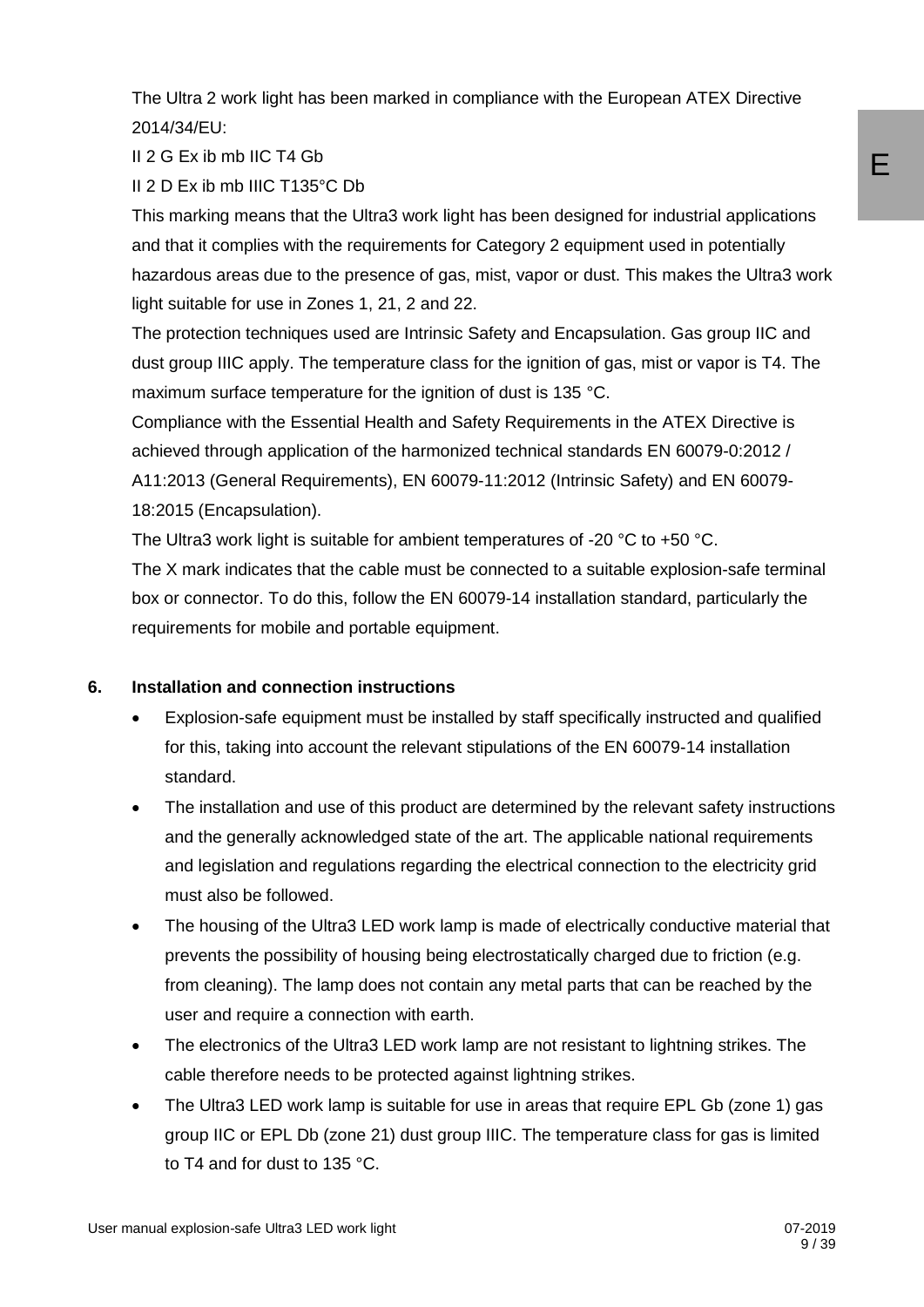- Select an installation/use location with an ambient temperature from -20  $^{\circ}$ C to +50  $^{\circ}$ C. Do not cover the Ultra3 LED work lamp to avoid heating to above the design limits. Remark: The electronics will reduce power to the LEDs as soon as the internal temperature rises to over 80 °C, and at 85 °C the work lamp switches off completely to protect the electronic circuits. If this happens, an environment with a lower temperature must be chosen or the ventilation must be improved.
- The Ultra3 LED work lamp can be connected to a supply voltage of 24 48 V AC/DC with a minimum power of 35 W.
- Disconnect the electrical power supply before installation.
- Connect the end of the cable in an explosion-proof terminal box or connector according to good practices. Ensure that the terminal box or connector is suitable for the environment in which it is used.
- The cable must be connected to a suitable explosion-safe terminal box or connector. To do this, follow the EN 60079-14 installation standard, particularly the requirements for mobile and portable equipment.

#### **7. Inspection and maintenance**

Maintenance of the Ultra3 work light is subject to the requirements stipulated in the EN-60079-17 standard and the relevant local regulations.

If the housing, handgrip or lens of the Ultra3 work light are cracked, dented or broken or are no longer in good condition for any other reason or if the work light has become very dirty, the light must be repaired and/or cleaned. The housing of the Ultra3 work light is manufactured from electrically conductive (antistatic) materials that prevent the housing from becoming electrostatically charged due to friction during cleaning.

If one of the LEDs is no longer working or is shining much brighter than the other LEDs, the work light must be repaired. The work light may only be used again in a potentially explosive atmosphere after an approved repair has been carried out.

The required maintenance interval depends on specific use of the work light and should therefore be based on the expected application by the user. An interval of 12 months is recommended as a general guideline for light use.

The housing contains no parts that are important for use, maintenance or inspection, so the user never needs to open it.

#### **8. Repair**

The Ultra3 work light may only be repaired with original parts, and repairs may only be carried out by qualified professionals who have been trained on the basis of the EN-60079- 19 standard.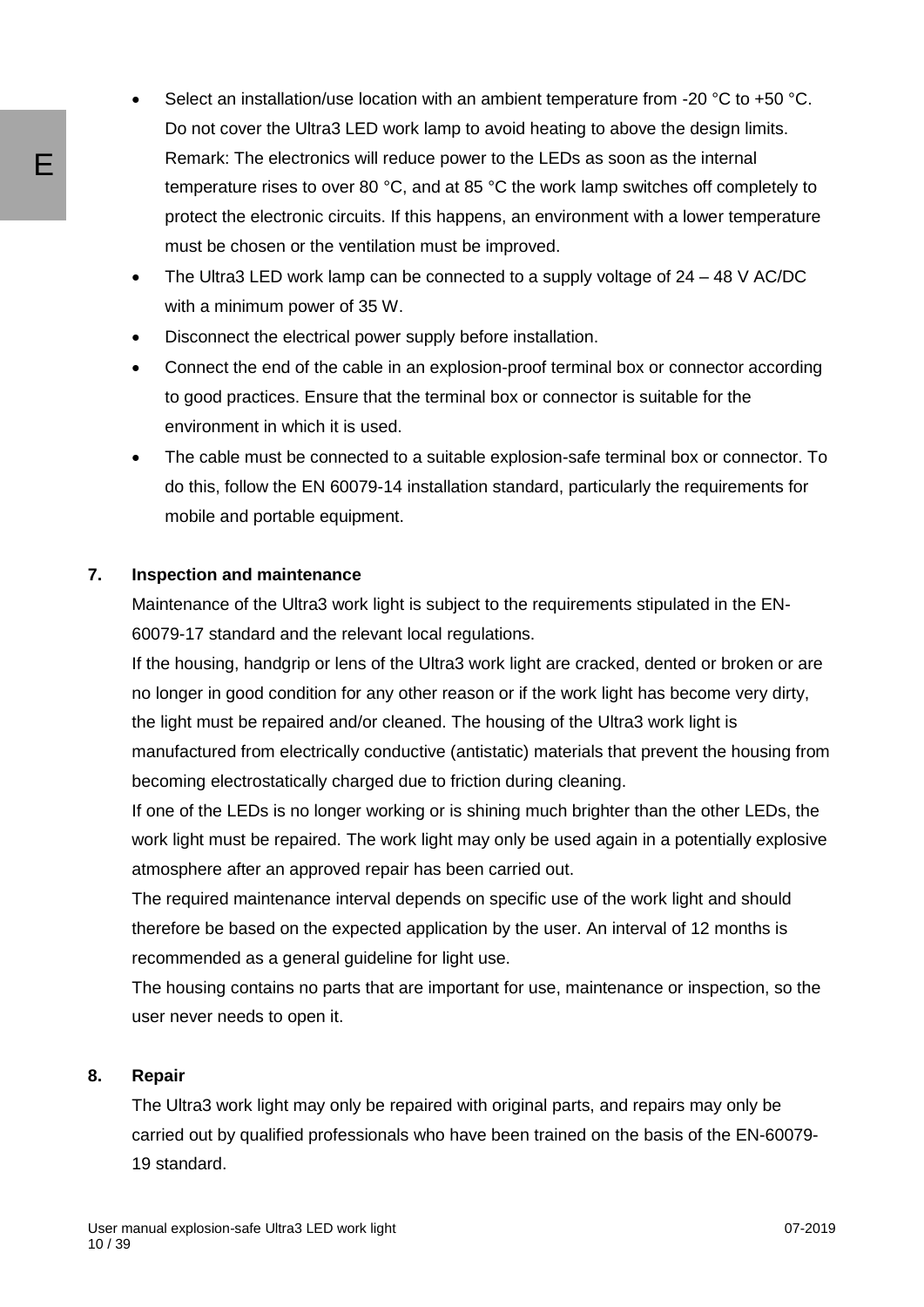The use of non-original parts can lead to injury to persons and damage to installations. When non-original parts are used or when repairs have not been implemented properly, the explosion safety of the Ultra3 work light cannot be guaranteed. In that case, Necplus B.V. explicitly waives all responsibility.

When repairs are necessary, the work light should be returned to the manufacturer or its representative.

#### **9. Warranty**

The Necplus warranty is a limited 12-month warranty from the moment of purchase by the end user. This warranty does not apply to defects that are due directly or indirectly to improper use, misuse, negligence or accidents, repairs or alterations carried out outside our facilities or by service employees not authorized by us or due to a lack of maintenance. To submit a warranty claim, the Ultra3 work light must be returned to Necplus for further investigation, accompanied by an explanation of the problem. Necplus, where permitted by law:

- 1. Excludes all implicit conditions or warranties and consumer guarantees; and
- 2. Limits its liability for infringement of the warranty or for infringement of a non-excludable warranty, condition or guarantee of the consumer to:
	- a) replace the defective item; or
	- b) repair the defective item.
	- c) exclude all liability for death, injury to persons or damage to property or for incidental and conditional, special or consequential damage resulting from the use of the Ultra3 work light.

#### **10. Accessories**

See page 38 for all possible Ultra3 accessories.

#### **11. Disposal / reuse**

The Ultra3 work light may be processed entirely as electronic waste. When processing or recycling the Ultra3 work light and its packaging, compliance with the national environmental laws and regulations is mandatory.

Alterations can be made to this user manual without notice.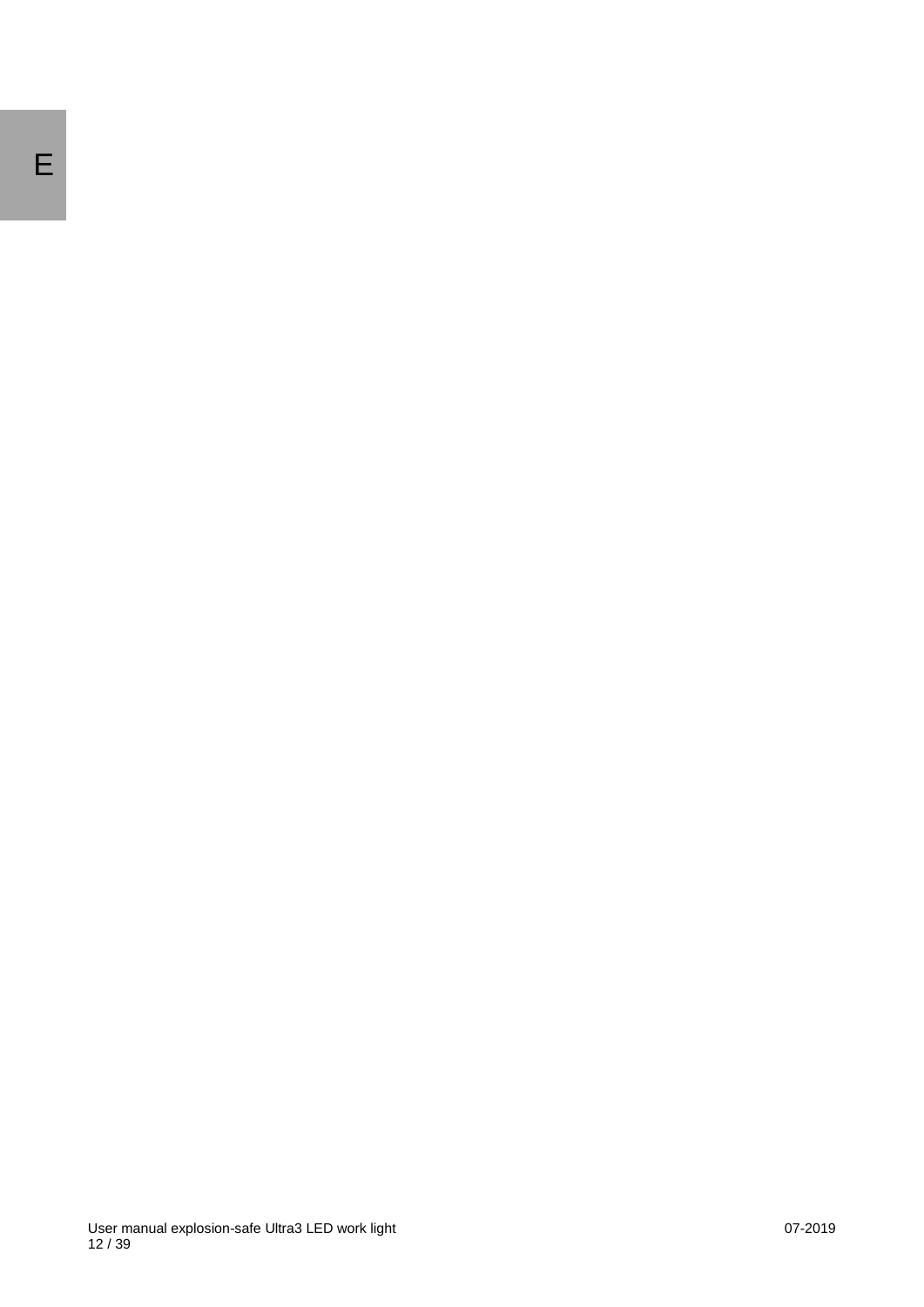## Manuel utilisateur Lampe de travail à LED antidéflagrante Ultra3

#### **Table des matières**

| 1.  | Généralités                                 | 13 |
|-----|---------------------------------------------|----|
| 2.  | Consignes de sécurité                       | 14 |
| 3.  | Données techniques                          | 15 |
| 4.  | Lumière et spectre lumineux                 | 15 |
| 5.  | Marquage                                    | 16 |
| 6.  | Instructions d'installation et de connexion | 17 |
| 7.  | Inspection et entretien                     | 18 |
| 8.  | Réparation                                  | 19 |
| 9.  | Garantie                                    | 19 |
| 10. | Accessoires                                 | 19 |
| 11. | Mise au rebut / recyclage                   | 19 |

#### **1. Généralités**

Félicitations pour l'achat de votre lampe de travail LED antidéflagrante Ultra3. Si vous suivez les instructions fournies dans le présent manuel, vous profiterez de votre nouvelle lampe de travail pendant de nombreuses années.

La lampe de travail LED antidéflagrante Ultra3 a été conçue pour assurer un bon éclairage sûr à l'utilisateur.

La lampe de travail se compose d'un boîtier en plastique antistatique robuste, pourvu à l'avant d'une fenêtre en verre trempé recouvert d'un film de protection spécial qui diffuse une belle lumière homogène. Cela est possible grâce aux 81 LED réparties de manière uniforme sur toute la surface.

La tension d'alimentation de la lampe s'élève à 24 – 48 V CA/CC. La lampe est dotée d'un câble moulé en usine. La longueur standard du câble est de 10 mètres. Mais il peut aussi être fourni sur demande avec une longueur de 30 m.

Les pièces utilisées sont fabriquées dans des matériaux résistants à la corrosion pour offrir une bonne résistance aux effets des produits chimiques les plus courants.

La lampe de travail Ultra3 est certifiée CE et satisfait aux directives européennes CEM et ATEX et donc implicitement à la directive Basse tension.

F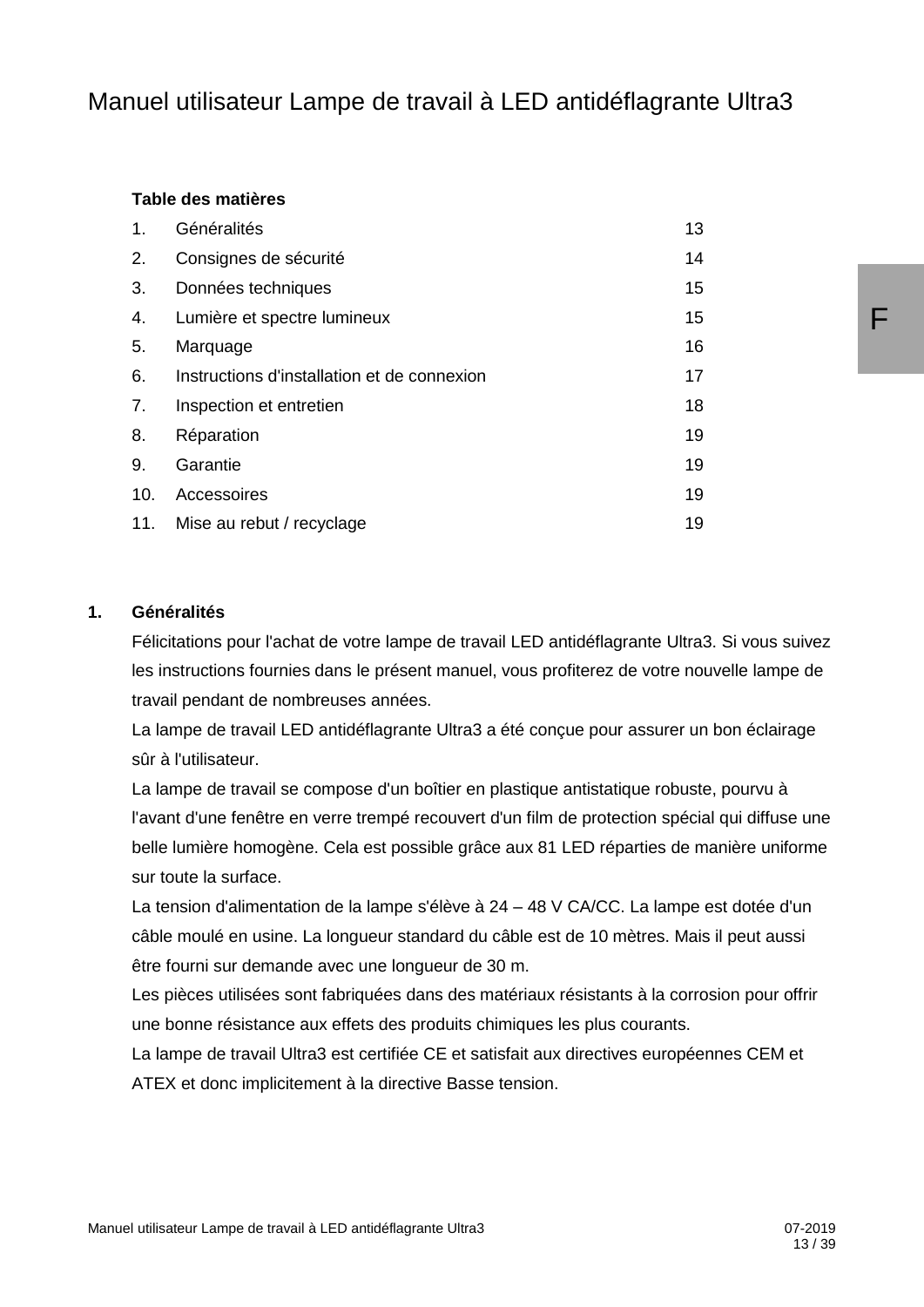#### **2. Consignes de sécurité**

La lampe de travail Ultra3 est une lampe antidéflagrante adaptée à une utilisation dans les environnements présentant un risque d'explosion en raison de la présence de gaz, vapeurs, brouillards ou poussières inflammables, classés comme zone 1, 2, 21 ou 22. Vous devez lire et



comprendre ce manuel en intégralité avant d'utiliser la lampe de travail Ultra3, tenir compte de tous les avertissements et suivre les instructions.

- Le choix et l'installation de matériel antidéflagrant doivent être confiés à un personnel qualifié et spécialement formé de manière à ce que les dispositions pertinentes de la norme d'installation EN 60079-14 soient respectées.
- Branchez cet appareil uniquement à la tension d'alimentation pour laquelle il a été conçu.
- Si la lampe de travail doit être reliée à une boîte de connexion, cette dernière doit être mise hors tension avant l'installation pour éviter toutes étincelles.
- N'utilisez pas la lampe de travail ou mettez-la hors service si la lampe ou le câble est endommagé.
- Les consignes de sécurité nationales doivent être respectées lors de la mise en service.
- N'utilisez pas la lampe de travail en-dehors de la plage de température de fonctionnement indiquée allant de -20 °C à +50 °C.
- Ne recouvrez pas la lampe de travail Ultra3 afin d'éviter toute surchauffe qui dépasserait les limites de conception.
- Si le boîtier, la poignée ou la fenêtre de la lampe de travail Ultra3 est fissuré, déformé, cassé ou endommagé de toute autre manière, ou si la lampe est fortement encrassée, ils doivent être réparés et nettoyés.
- Si l'une des LED ne fonctionne plus ou brille plus fort que les autres LED, la lampe doit être réparée.
- En cas de défaut, la lampe doit immédiatement être sortie de la zone comportant un risque d'explosion.
- La réparation de la lampe de travail Ultra3 peut uniquement être réalisée à l'aide de pièces d'origine et par des professionnels qualifiés qui ont été formés conformément à la norme EN-60079-19.
- Il est interdit d'apporter des modifications à la lampe de travail Ultra3.
- La lampe de travail Ultra3 ne doit pas être utilisée dans un environnement dans lequel des charges (électrostatiques) intentionnelles sont générées.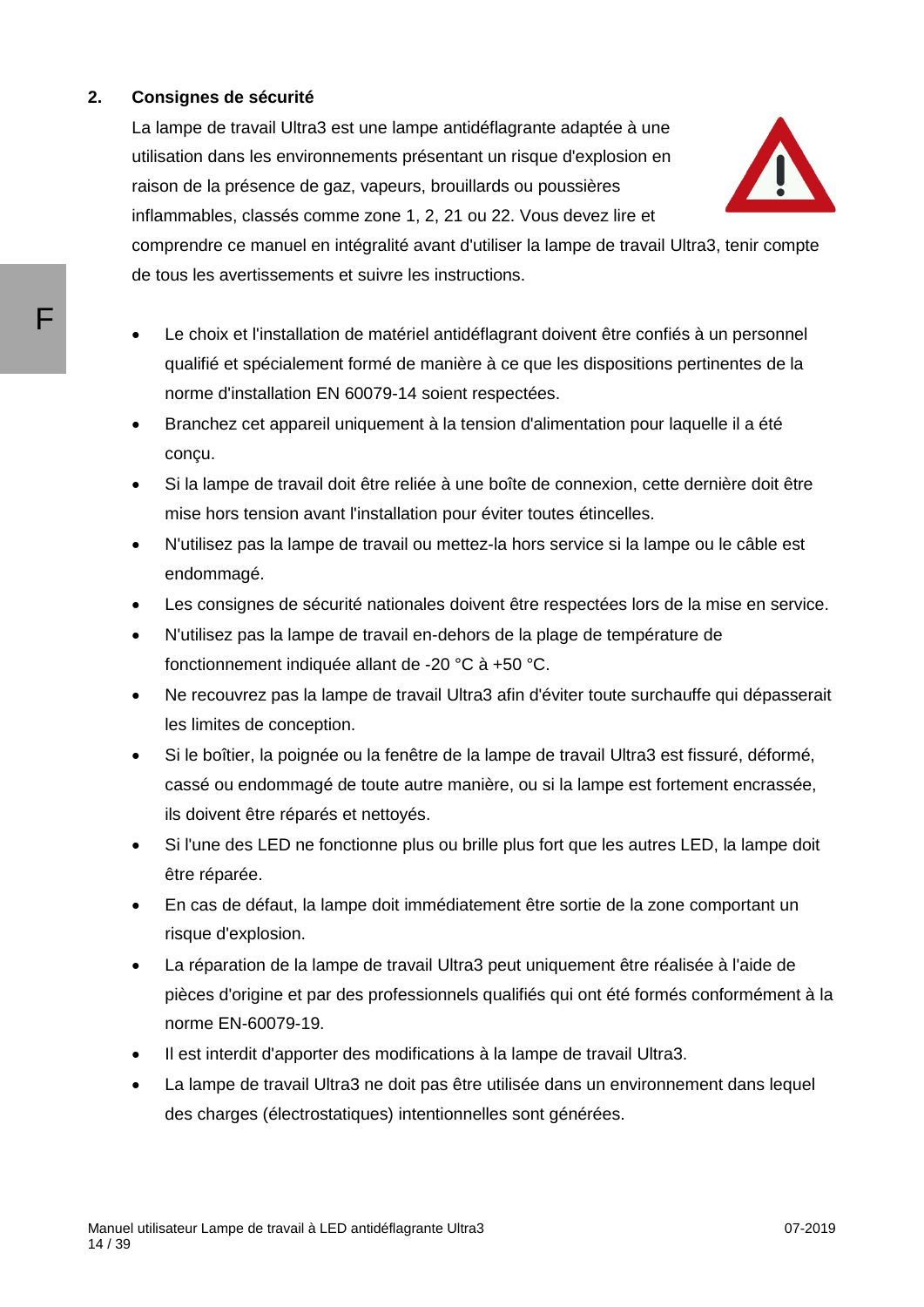Si ces instructions ne sont pas suivies, la protection de l'appareil contre les explosions ne peut pas être garantie. L'appareil pourrait alors mettre en danger la vie de l'utilisateur et provoquer l'inflammation d'une atmosphère potentiellement explosive.

#### **3. Données techniques**

| Conformité:                     | 2014/34/UE (ATEX) et 2014/30/UE (CEM)                 |
|---------------------------------|-------------------------------------------------------|
| Catégorie de protection:        | II 2 GD                                               |
| Mode de protection:             | Ex ib mb IIC T4 Gb                                    |
|                                 | Ex ib mb IIIC T135°C Db                               |
| Zones ATEX:                     | Zone 1, 2, 21 et 22                                   |
| Normes appliquées:              | EN 60079-0:2012 / A11:2013, EN 60079-11:2012 et       |
|                                 | EN 60079-18:2015                                      |
| Certificat d'examen de type UE: | KIWA 19ATEX0039 X                                     |
| Température de fonctionnement:  | $-20 °C$ à $+50 °C$                                   |
| Niveau de protection d'entrée:  | IP 65 selon EN 60529                                  |
| Matériau du boîtier:            | Polypropylène antistatique, châssis métallique        |
| Matériau de la fenêtre:         | Verre trempé avec film de protection et de diffusion  |
| Source lumineuse:               | 81 LED, 5 000 K                                       |
| Tension d'alimentation:         | 24 - 48 V CA/CC et au minimum 35 Watt                 |
| Connexion:                      | Câble moulé, 2 x 2,5 mm <sup>2</sup> , max. 30 mètres |
| Prise de terre :                | Non requis                                            |
| Dimensions:                     | 388 x 319 x 147 mm                                    |
| Poids:                          | 6,3 kg (y compris câble de 10 mètres)                 |



**4. Lumière et spectre lumineux**

Lumière de la lampe de travail Ultra3

F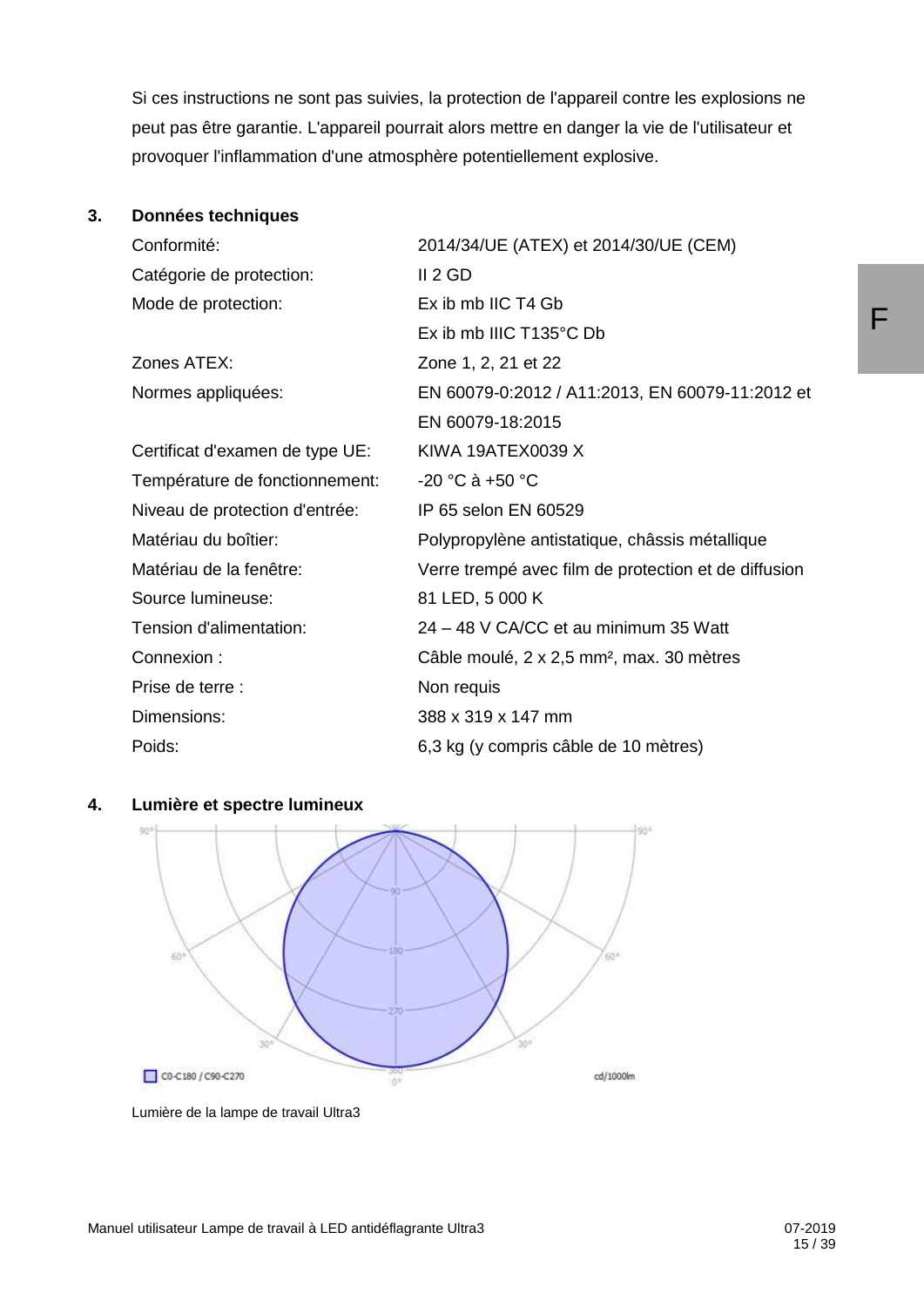

Spectre lumineux de la lampe de travail Ultra3

La quantité de lumière bleue dans le spectre lumineux de la lampe de travail Ultra3 est établie à 2,52 W/m²/sr, valeur mesurée directement sous la lampe. Ainsi, la lampe de travail Ultra3 se situe bien en-decà de la limite de la catégorie «Risque faible» fixée à 100 W/m<sup>2</sup>/sr. Le fonctionnement de la lampe de travail Ultra3 ne comporte aucun risque de détérioration de la rétine par la lumière bleue et remplit ainsi les exigences liées à la sécurité photobiologique imposée par la norme CEI 62471.

#### **5. Marquage**

La lampe de travail Ultra3 est dotée à l'arrière de l'étiquette illustrée ci-dessous:



Plaque d'identification de la lampe de travail Ultra3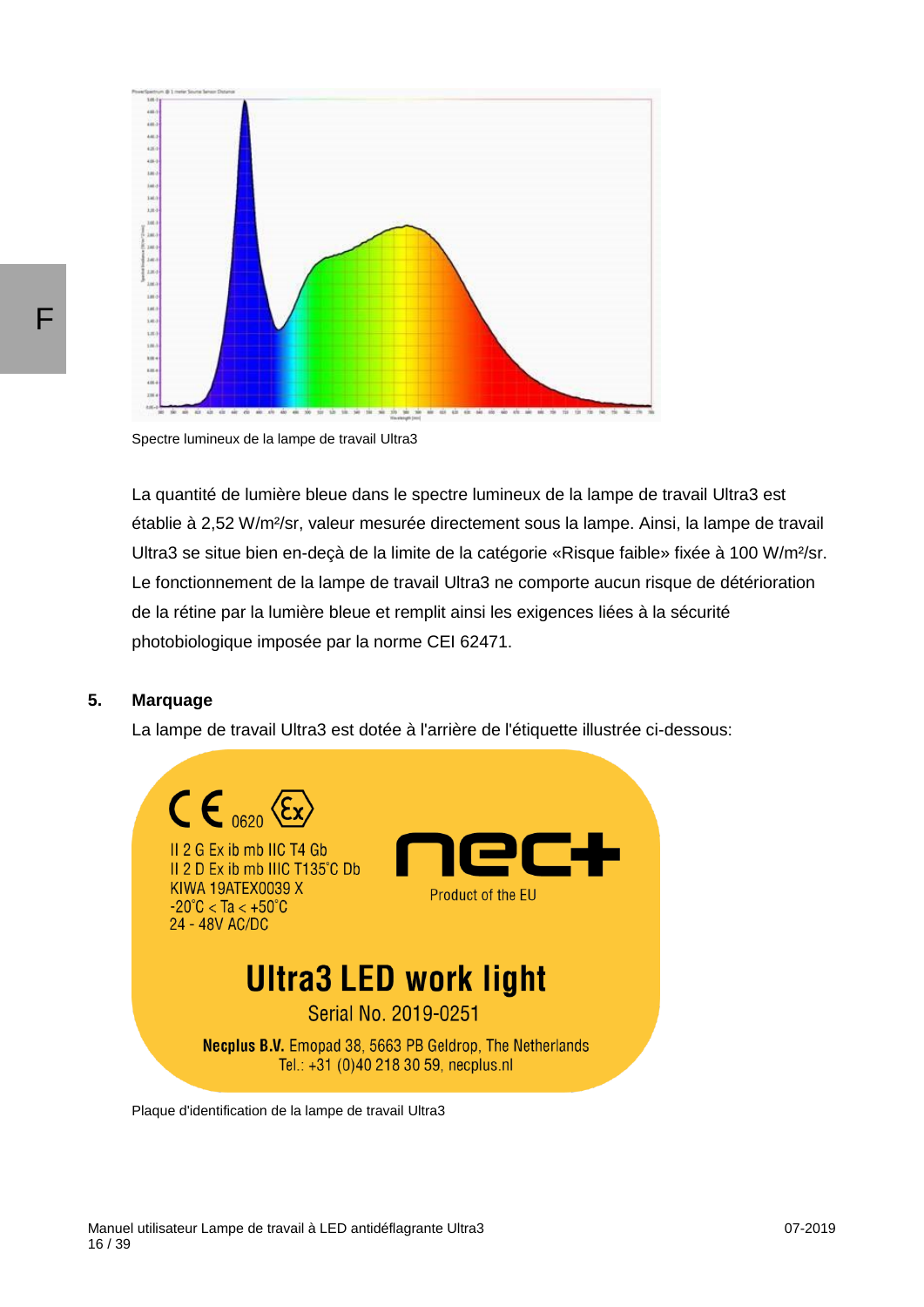La lampe de travail Ultra3 est certifiée conformément à la directive européenne ATEX 2014/34/UE:

II 2 G Ex ib mb IIC T4 Gb

II 2 D Ex ib mb IIIC T135°C Db

Ce marquage signifie que la lampe de travail Ultra3 a été conçue pour des applications industrielles et qu'elle satisfait aux exigences associées aux appareils de catégorie 2 destinés à un usage dans des zones comportant un risque potentiel d'explosion dû à la présence de gaz, brouillard, vapeur ou poussière. La lampe de travail Ultra3 peut donc être utilisée dans les zones 1, 21, 2 et 22.

Les modes de protection utilisés sont la Sécurité intrinsèque et l'Encapsulation : Le groupe de gaz IIC et le groupe de poussière IIIC s'appliquent. Concernant l'enflamment des gaz, brouillards ou vapeurs, la classe de température T4 s'applique. La température de surface maximale liée à l'enflamment des poussières est 135 °C.

La conformité aux Exigences essentielles de santé et de sécurité de la directive ATEX est atteinte via l'application des normes techniques harmonisées EN 60079-0:2012 / A11:2013 (Exigences générales), EN 60079-11:2012 (Sécurité intrinsèque) et EN 60079-18:2015 (Encapsulé).

La lampe de travail Ultra3 est adaptée à des températures de fonctionnement comprises entre -20 °C et +50 °C.

Le marquage X indique que le câble doit être raccordé à une boîte à bornes ou à un connecteur antidéflagrant approprié. Respectez la norme d'installation EN 60079-14, en particulier les exigences relatives au matériel mobile et portable.

#### **6. Instructions d'installation et de connexion**

- L'installation de matériel antidéflagrant doit être confiée à un personnel qualifié et spécialement formé de manière à ce que les dispositions pertinentes de la norme d'installation EN 60079-14 soient respectées.
- Pour l'installation et l'utilisation de ce produit, les consignes de sécurité applicables et l'état de la technique généralement reconnu sont normatifs. Respectez également les réglementations et lois en vigueur au niveau national concernant le raccordement électrique au réseau électrique.
- Le boîtier de la lampe LED de travail Ultra3 est fabriqué avec un matériau conducteur d'électricité qui empêche le boîtier de se charger en électricité statique sous l'effet de la friction (durant le nettoyage). La lampe ne contient aucune pièce métallique accessible à l'utilisateur et nécessitant une connexion à la terre.
- L'électronique de la lampe LED de travail Ultra3 ne résiste pas à la foudre. Le câble doit donc être protégé contre la foudre.

F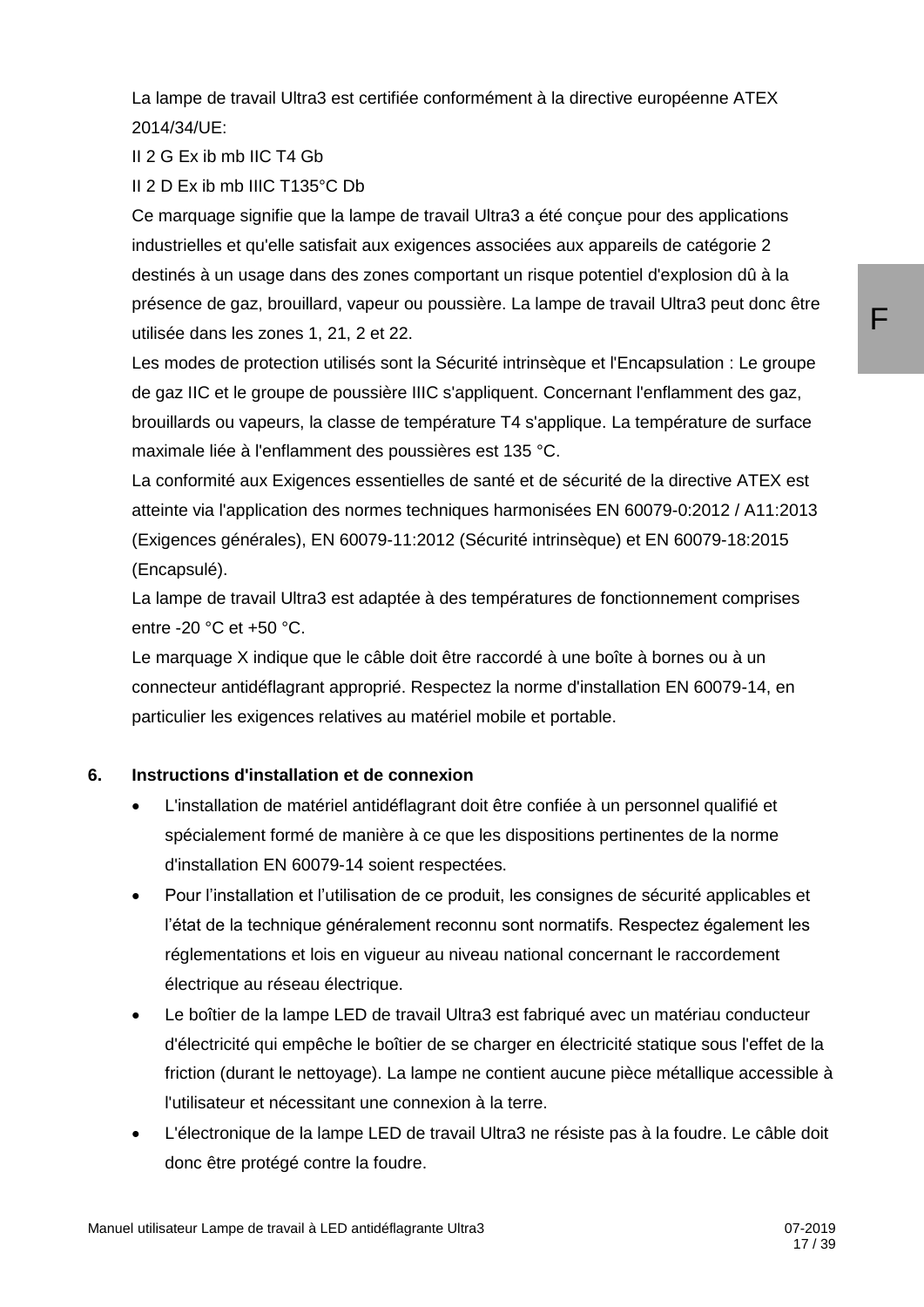- La lampe LED de travail Ultra3 convient pour une utilisation dans des zones nécessitant un groupe de gaz EPL Gb (zone 1) IIC ou un groupe de poussières EPL Db (zone 21) IIIC. La classe de température pour le gaz est limitée à T4 et pour les poussières à 135 °C.
- Sélectionnez un lieu d'installation / de fonctionnement avec une température ambiante de -20 °C à +50 °C. Ne recouvrez pas la lampe LED de travail Ultra3 afin d'éviter toute surchauffe qui dépasserait les limites de conception. Remarque : L'électronique réduira la puissance des LED dès que la température interne dépasse 80 °C, et à partir de 85 °C, l'éclairage de travail s'éteint complètement pour protéger les circuits électroniques. Si cela se produit, il faut choisir un endroit où la température est plus basse ou améliorer la ventilation.
- La lampe LED de travail Ultra3 peut être connectée à une tension d'alimentation de 24 48 V CA/CC et avec une puissance minimale de 35 Watt.
- Débranchez l'alimentation électrique avant l'installation.
- Placez l'extrémité du câble dans une boîte à bornes ou un connecteur antidéflagrant et procédez conformément aux instructions. Assurez-vous que la boîte à bornes ou le connecteur est adapté à l'endroit dans lequel il est utilisé.
- Le câble doit être raccordé à une boîte à bornes ou à un connecteur antidéflagrant approprié. Respectez la norme d'installation EN 60079-14, en particulier les exigences relatives au matériel mobile et portable.

#### **7. Inspection et entretien**

En ce qui concerne l'entretien de la lampe de travail Ultra3, les règles décrites dans la norme EN-60079-17 et la règlementation locale éventuelle s'appliquent.

Si le boîtier, la poignée ou la fenêtre de la lampe de travail Ultra3 est fissuré, déformé, cassé ou endommagé de toute autre manière, ou si la lampe est fortement encrassée, ils doivent être réparés et nettoyés. Le boîtier de la lampe de travail Ultra3 est fabriqué dans un matériau conducteur d'électricité (antistatique) qui empêche le boîtier de se charger en électricité statique sous l'effet de la friction durant le nettoyage.

Si l'une des LED ne fonctionne plus ou brille plus fort que les autres LED, la lampe doit être réparée. Ce n'est qu'après une réparation homologuée que la lampe peut à nouveau être placée dans une zone à risque d'explosion.

L'intervalle d'entretien nécessaire dépend de l'usage spécifique et doit donc être adapté à l'application prévue par l'utilisateur. En règle générale, un intervalle de 12 mois est recommandé pour l'usage de la lumière.

Le boîtier ne renferme pas de pièces importantes pour l'utilisation, l'entretien ou l'inspection. L'utilisateur n'a donc pas besoin de l'ouvrir.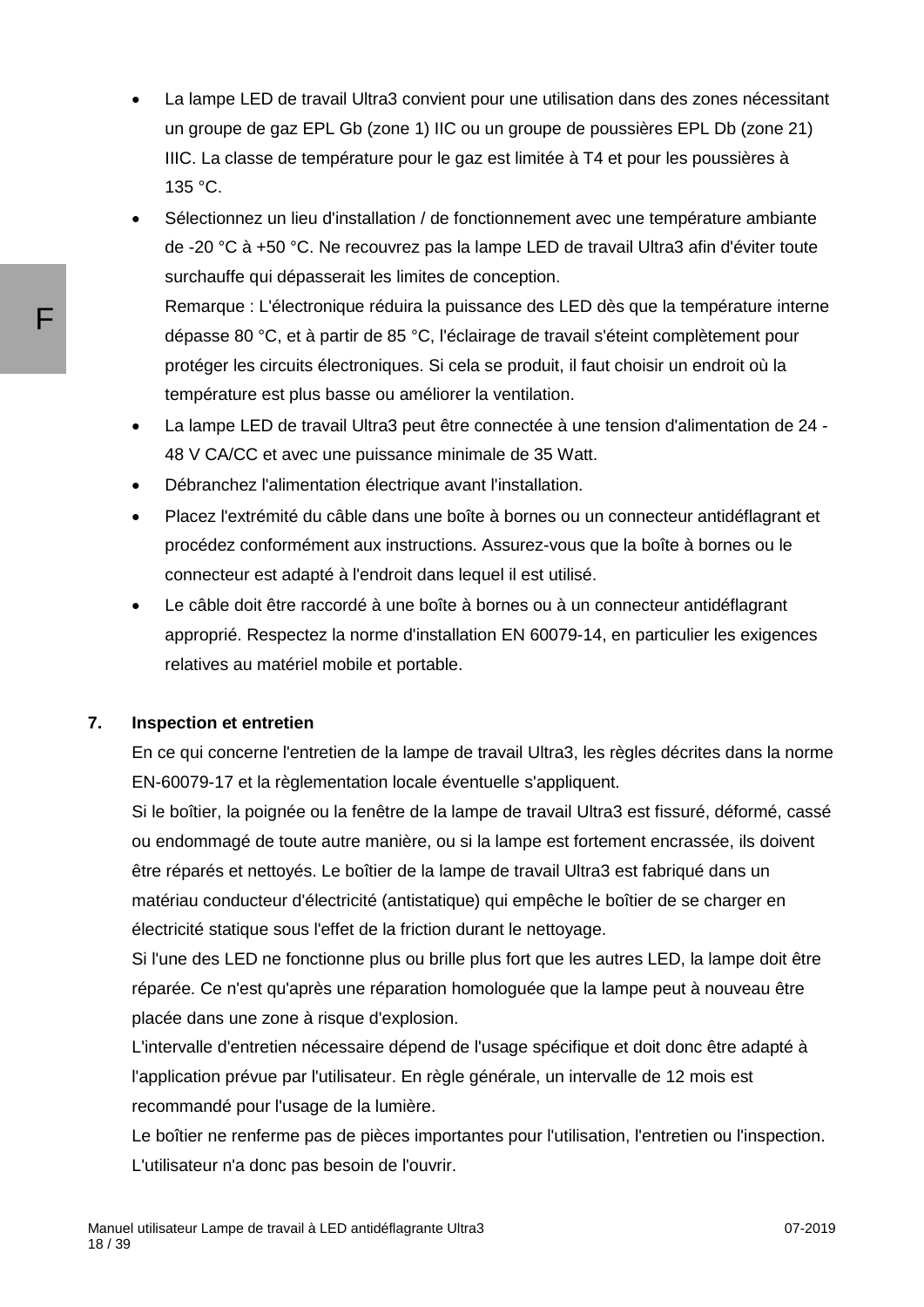#### **8. Réparation**

La réparation de la lampe de travail Ultra3 peut uniquement être réalisée à l'aide de pièces d'origine et par des professionnels qualifiés qui ont été formés conformément à la norme EN-60079-19.

L'utilisation d'autres pièces risque de causer des dommages aux personnes et aux installations. En cas d'utilisation de pièces non originales ou si les réparations ne sont pas confiées à un professionnel, la protection contre les explosions de la lampe de travail Ultra3 ne peut être garantie. Dans ce cas, Necplus B.V. rejette expressément toute responsabilité. Il est recommandé de renvoyer la lampe au fabricant ou à son représentant pour réparation.

#### **9. Garantie**

La garantie Necplus est une garantie limitée de 12 mois à compter de la date d'achat par l'utilisateur final. Cette garantie ne s'applique pas aux défauts causés de manière directe ou indirecte par un usage impropre, un usage abusif, une négligence ou un accident, des réparations ou modifications réalisées en-dehors de nos installations ou collaborateurs de service agréés ou une absence d'entretien.

Pour pouvoir soumettre une demande d'intervention entrant dans le cadre de la garantie, la lampe de travail Ultra3 doit être renvoyée à Necplus pour inspection, accompagnée d'une explication du problème. Dans la limite où la loi le permet, Necplus:

- 1. Exclut toutes les conditions implicites ou garanties et garanties des consommateurs; et
- 2. Limite sa responsabilité en cas de violation de la garantie ou de violation d'une garantie non excluable, condition ou garantie du consommateur:
	- a) au remplacement du produit défectueux; ou
	- b) à la réparation du produit défectueux.
	- c) Rejette toute responsabilité en cas de décès, blessures corporelles ou dommages matériels, ou de dommages accidentels ou conditionnels, spéciaux ou consécutifs dus à l'utilisation de la lampe de travail Ultra3.

#### **10. Accessoires**

Voir la page 38 pour tous les accessoires Ultra3 possibles.

#### **11. Mise au rebut / recyclage**

La lampe de travail Ultra3 peut entièrement être traitée comme déchet électronique. En cas de retraitement ou de recyclage de la lampe de travail Ultra3 et de son emballage, la législation et la règlementation environnementales nationales doivent être respectées.

Ce manuel peut être modifié sans préavis.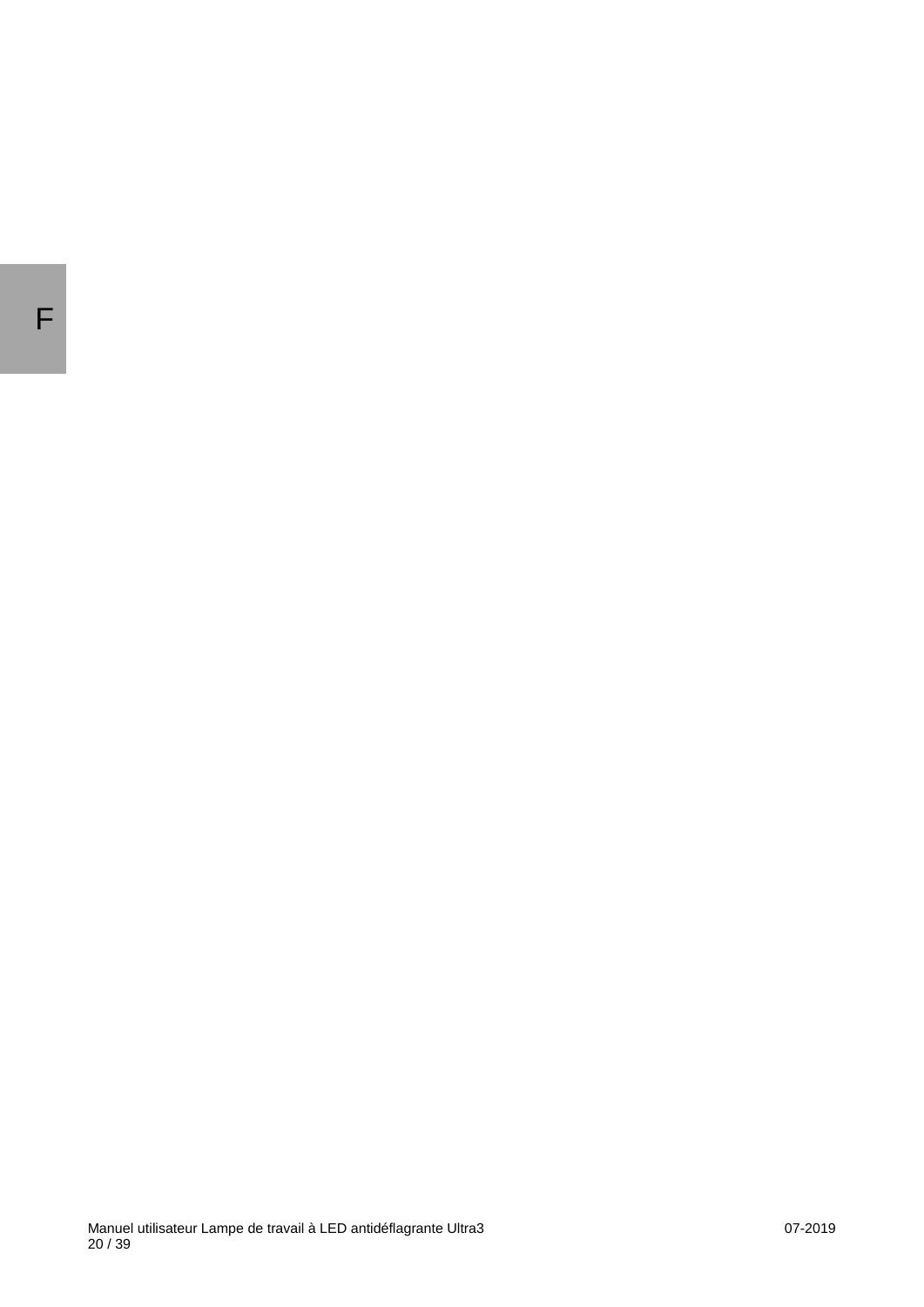## Benutzerhandbuch explosionssichere Ultra3 LED-Arbeitslampe

#### **Inhaltsangabe**

| 1.  | Allgemeines                           | 21 |
|-----|---------------------------------------|----|
| 2.  | Sicherheitsanweisungen                | 22 |
| 3.  | <b>Technische Daten</b>               | 23 |
| 4.  | Lichtverteilung und -spektrum         | 23 |
| 5.  | Kennzeichnung                         | 24 |
| 6.  | Installations- und Anschlussanleitung | 25 |
| 7.  | Inspektion und Wartung                | 26 |
| 8.  | Reparatur                             | 27 |
| 9.  | Garantie                              | 27 |
| 10. | Zubehör                               | 28 |
| 11. | Entsorgung / Wiederverwendung         | 28 |

#### **1. Allgemeines**

Wir gratulieren Ihnen zum Kauf der explosionssicheren Ultra3 LED-Arbeitslampe. Wenn Sie sich an die Anweisungen in dieser Gebrauchsanleitung halten, werden Sie viele Jahre Freude an Ihrer neuen Arbeitslampe haben.

Die explosionssichere Ultra3 LED-Arbeitslampe wurde so konzipiert, dass sie den Benutzer auf sichere Weise mit Licht versorgt.

Die Arbeitslampe besteht aus einem robusten antistatischen Kunststoffgehäuse mit einem Fenster aus gehärtetem Glas an der Vorderseite, das mit einer speziellen Sicherheitsfolie bezogen ist, die außerdem für eine gleichmäßige Lichtverteilung sorgt. Dieser Effekt wird durch die 81 LEDs verstärkt, die gleichmäßig über die gesamte Oberfläche verteilt sind. Die Komponenten werden aus korrosionsbeständigen Materialien hergestellt, die gegen die Einwirkung der am häufigsten vorkommenden Chemikalien resistent sind.

Die Netzspannung der Lampe beträgt 24 - 48 V AC/DC. Die Lampe ist mit einem werkseitig angegossenen Kabel ausgestattet. Die Standardlänge des Kabels beträgt 10 Meter. Auf Wunsch kann dieses auch mit einer Länge von 30 Metern geliefert werden.

Die Ultra3 Arbeitslampe ist CE-zertifiziert und erfüllt die europäischen Richtlinien EMC und ATEX und damit implizit auch die Niederspannungsrichtlinie.

D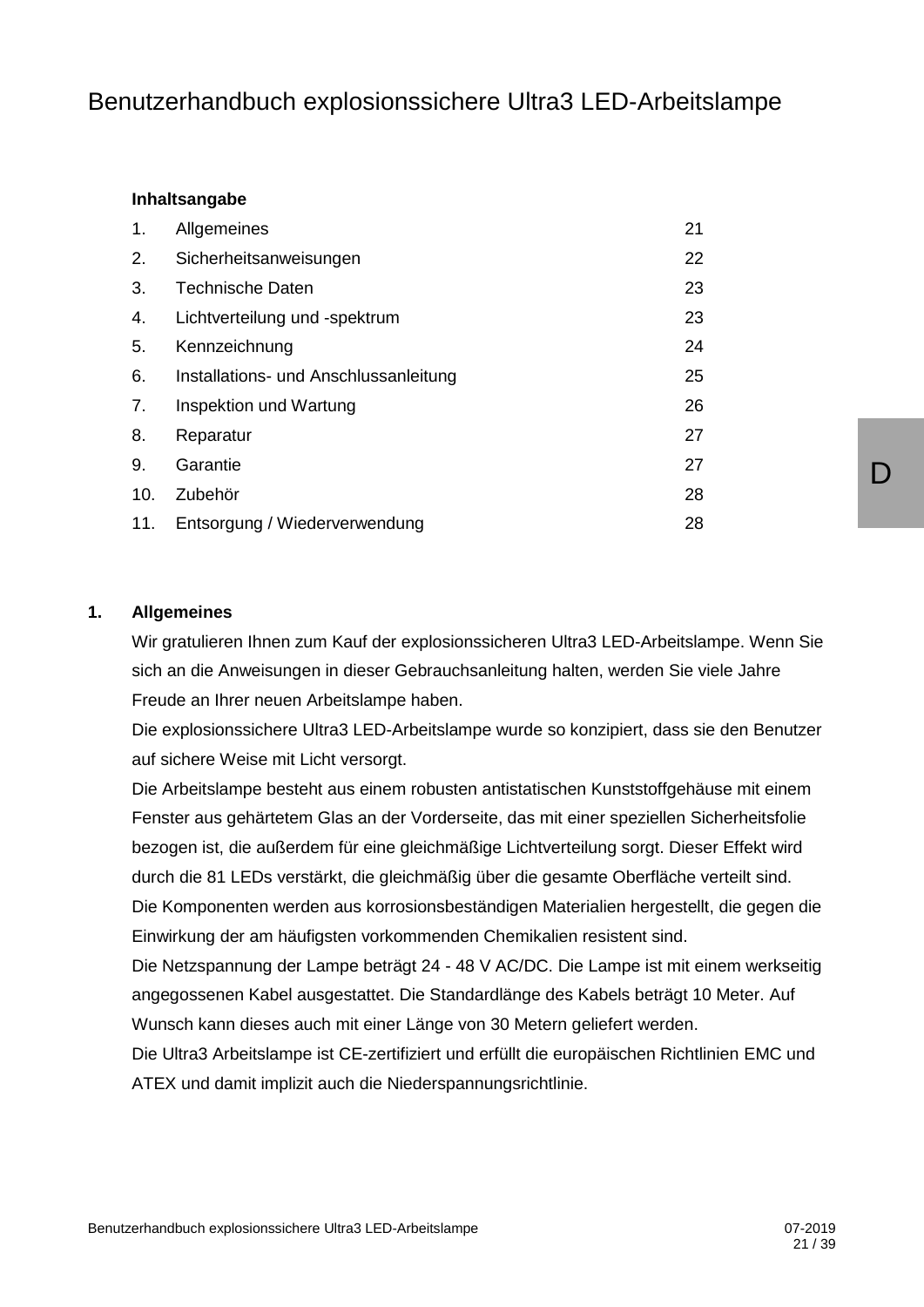#### **2. Sicherheitsanweisungen**

Die Ultra3 Arbeitslampe ist explosionssicher und somit geeignet für den Gebrauch in explosionsgefährdeten Umgebungen, in denen es durch entzündliche Gase, Dämpfe, Nebel oder Staub zu Explosionen kommen kann. Sie darf demzufolge in Zonen der Klassifikation 1, 2, 21 oder 22



verwendet werden. Bitte lesen Sie diese Gebrauchsanleitung für die Ultra3 Arbeitslampe sorgfältig durch und sorgen Sie dafür, dass Sie diese vollständig verstehen. Beachten Sie alle Warnhinweise und befolgen Sie die Anweisungen.

- Die Auswahl und Installation von explosionssicheren Materialien muss von geschultem und qualifiziertem Personal vorgenommen werden, wobei die relevanten Vorschriften der Installationsnorm EN 60079-14 beachtet werden müssen.
- Das Gerät darf nur an die Netzspannung angeschlossen werden, für die es ausgelegt ist.
- Wenn die Arbeitslampe an einen Anschlusskasten angeschlossen werden muss, ist dieser vor Beginn der Arbeiten spannungsfrei zu machen, um Funken zu vermeiden.
- Die Arbeitslampe bei Beschädigung von Lampe oder Kabel nicht verwenden oder außer Betrieb nehmen.
- Bei Inbetriebnahme sind die national geltenden Sicherheitsvorschriften zu beachten.
- Benutzen Sie die Arbeitslampe nicht außerhalb des angegebenen Umgebungstemperaturbereichs von -20 °C bis +50 °C.
- Decken Sie die Ultra3 Arbeitslampe nicht ab, um Überhitzung zu vermeiden.
- Falls das Gehäuse, der Griff oder das Fenster der Ultra3 Arbeitslampe gerissen, verbeult oder gebrochen ist oder sich aus anderen Gründen nicht mehr in ordnungsgemäßem Zustand befindet, oder falls die Lampe extrem verschmutzt ist, muss dieses repariert oder gereinigt werden.
- Falls eine der LEDs nicht mehr funktioniert oder heller brennt als die anderen LEDs, muss die Lampe zur Reparatur gebracht werden.
- Bei Defekten muss die Lampe umgehend aus dem explosionsgefährdeten Bereich entfernt werden.
- Die Reparatur der Ultra3 Arbeitslampe darf ausschließlich unter Verwendung von originalen Ersatzteilen und von qualifiziertem Fachpersonal durchgeführt werden, das auf Grundlage der Richtlinie EN-60079-19 ausgebildet wurde.
- Es ist untersagt, Veränderungen an der Ultra3 Arbeitslampe vorzunehmen.
- Die Ultra3 Arbeitslampe darf nicht in Bereichen benutzt werden, in denen absichtlich (elektrostatische) Ladungen ausgelöst werden.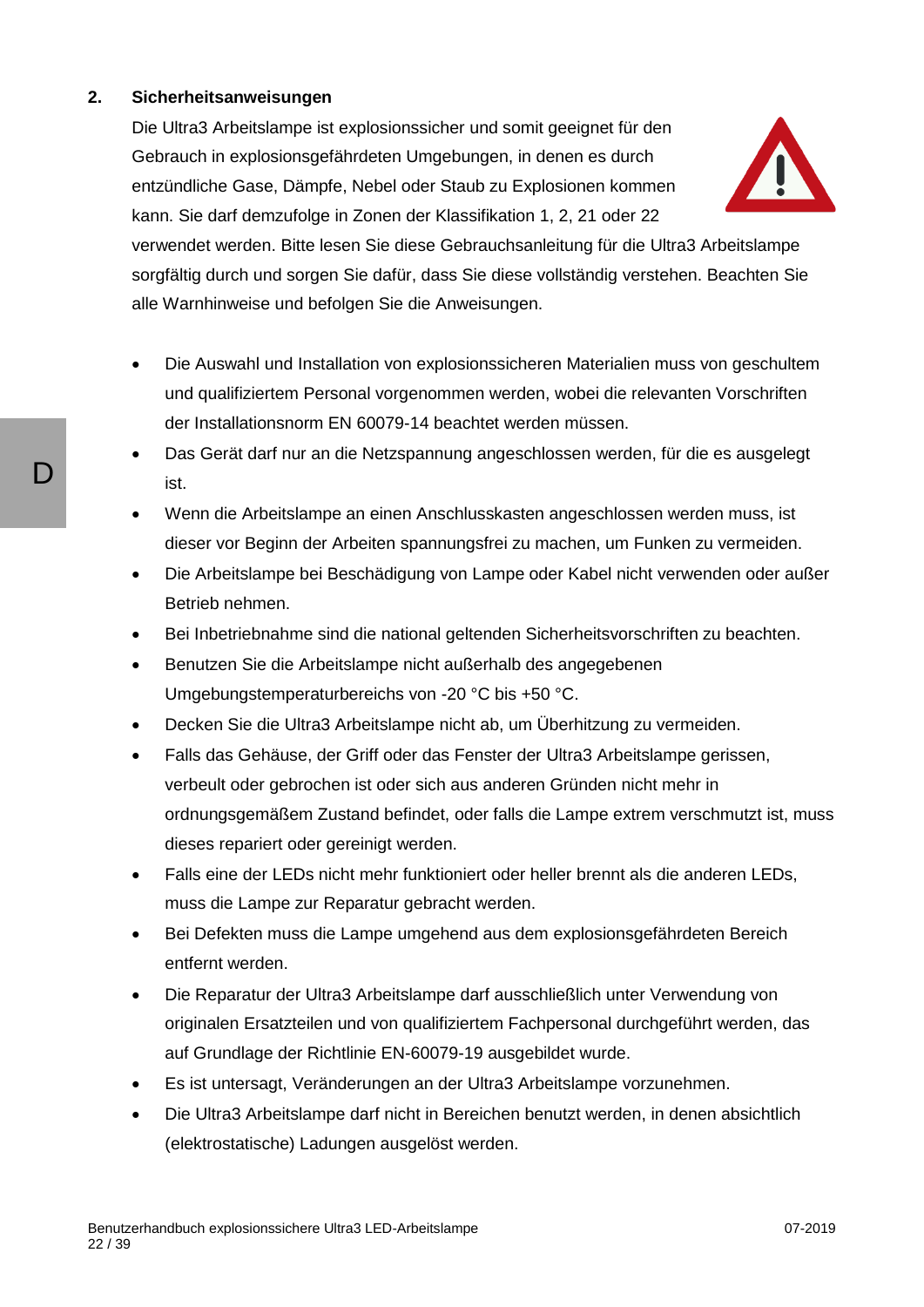Bei Nichtbefolgung der oben genannten Instruktionen kann die Explosionssicherheit des Geräts nicht garantiert werden. Das Gerät kann dann zu Lebensgefahr des Anwenders führen und eine explosionsgefährdete Atmosphäre entzünden.

#### **3. Technische Daten**

| Konformität:                    | 2014/34/EU (ATEX) und 2014/30/EU (EMC)                      |
|---------------------------------|-------------------------------------------------------------|
| Explosionssicherheitskategorie: | II 2 GD                                                     |
| Schutz:                         | Ex ib mb IIC T4 Gb                                          |
|                                 | Ex ib mb IIIC $T135^{\circ}$ C Db                           |
| ATEX-Zonen:                     | Zone 1, 2, 21 und 22                                        |
| Angewendete Normen:             | EN 60079-0:2012 / A11:2013, EN 60079-11:2012 und            |
|                                 | EN 60079-18:2015                                            |
| EU-Typ Prüfzertifikat:          | KIWA 19ATEX0039 X                                           |
| Umgebungstemperatur::           | $-20$ °C bis $+50$ °C                                       |
| Eindringschutzstufe:            | IP 65 nach EN 60529                                         |
| Material Gehäuse:               | Antistatischer Polypropylen, Metallrahmen                   |
| <b>Material Fenster:</b>        | Gehärtetes Glas mit Sicherheits- und Diffusorfolie          |
| Lichtquelle:                    | 81 LEDs, 5.000 K                                            |
| Netzspannung:                   | 24 – 48 V AC/DC und 35 Watt Minimum                         |
| Anschluss:                      | Angegossenes Kabel, 2 x 2,5 mm <sup>2</sup> , max. 30 Meter |
| Erdungsanschluss:               | Nicht erforderlich                                          |
| Ladezeit:                       | 9 Stunden                                                   |
| Maße:                           | 388 x 319 x 147 mm                                          |
| Gewicht:                        | 6,3 Kg (einschließlich 10 Metern Kabel)                     |

#### **4. Lichtverteilung und -spektrum**  $90<sup>1</sup>$



Lichtverteilung der Ultra3 Arbeitslampe

 $\mathsf{D}$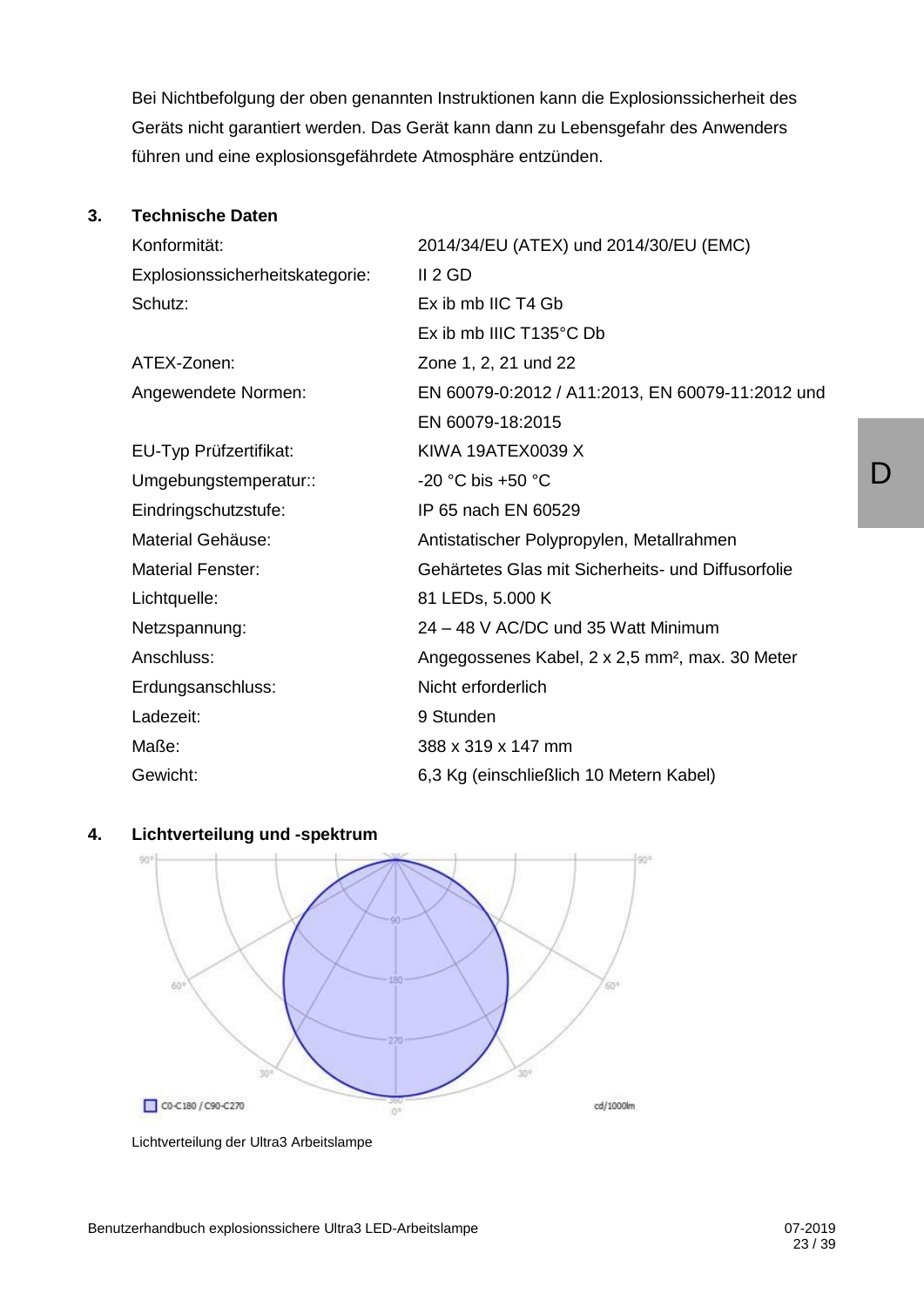

Lichtspektrum der Ultra3 Arbeitslampe

Bei einer Messung direkt unter der Lampe wurde ein Anteil des blauen Lichts im Lichtspektrum der Ultra3 Arbeitslampe von 2,52 W/m<sup>2</sup>/sr festgestellt. Damit liegt die Ultra3 Arbeitslampe weit unter dem Grenzwert der Kategorie "geringes Risiko", der auf 100 W/m<sup>2</sup>/sr festgelegt wurde. Die Arbeit mit der Ultra3 Arbeitslampe bringt keinerlei Risiken auf Beschädigung der Netzhaut durch blaues Licht und erfüllt somit die Anforderungen für fotobiologische Sicherheit gemäß IEC 62471.

#### **5. Kennzeichnung**

Die Ultra3 Arbeitslampe ist auf der Rückseite mit dem unten abgebildeten Etikett ausgezeichnet:



Typenplakette der Ultra3 Arbeitslampe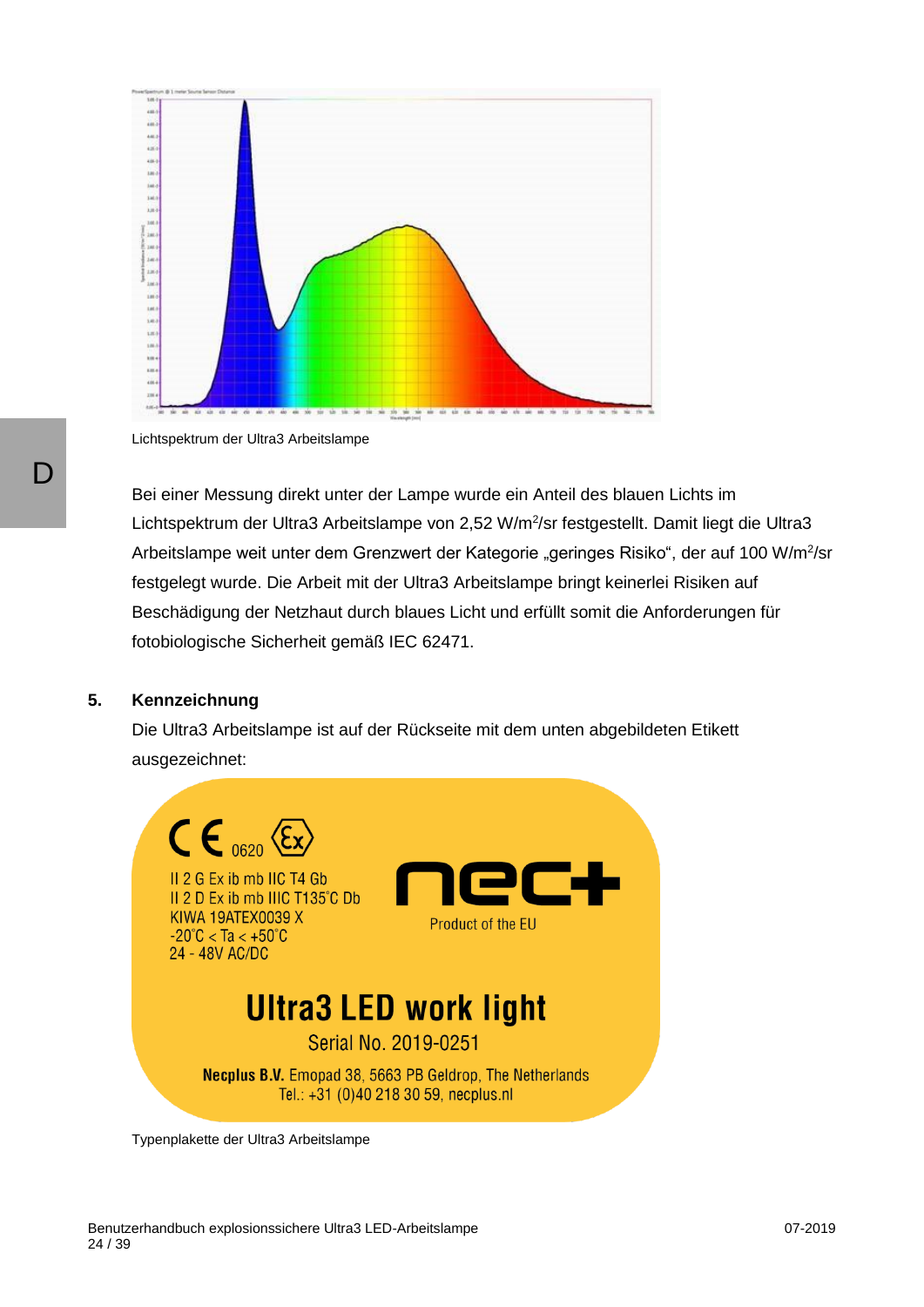Die Ultra3 Arbeitslampe ist in Übereinstimmung mit der europäischen ATEX-Richtlinie 2014/34/EU gekennzeichnet:

II 2 G Ex ib mb IIC T4 Gb

II 2 D Ex ib mb IIIC T135°C Db

Diese Kennzeichnung weist darauf hin, dass die Ultra3 Arbeitslampe für industrielle Anwendungen entworfen wurde und die Anforderungen der Kategorie 2 erfüllt, die sich auf Geräte bezieht, die für den Gebrauch in Bereichen vorgesehen sind, welche aufgrund der Anwesenheit von Gas, Nebel, Dampf oder Staub als potenziell explosionsgefährdet eingestuft werden. Damit ist die Ultra3 Arbeitslampe für den Gebrauch in den Zonen 1, 21, 2 und 22 geeignet.

Es werden die Bestimmungen für eigensichere Betriebsmittel und Vergusskapselung für Gasgruppe IIC und Staubgruppe IIIC angewendet. Die Temperaturklasse bezüglich der Entzündung von Gas, Nebel oder Dampf ist T4. Die maximale Oberflächentemperatur bezüglich der Entzündung von Staub liegt bei 135 °C.

Die Übereinstimmung mit den grundlegenden Gesundheits- und Sicherheitsanforderungen der ATEX-Richtlinie wird durch die Anwendung der harmonisierten technischen Normen EN 60079-0:2012 / A11:2013 (Allgemeine Anforderungen), EN 60079-11:2012 (eigensichere Betriebsmittel) und EN 60079-18:2015 (Vergießen) gewährleistet.

Die Ultra3 Arbeitslampe ist für Umgebungstemperaturen von -20 °C bis +50 °C geeignet. Die X-Markierung zeigt an, dass das Kabel an einen geeigneten explosionssicheren Klemmenkasten oder Anschluss angeschlossen werden muss. Zu beachten ist dabei die Installationsnorm EN 60079-14, insbesondere die Anforderungen für bewegliches und tragbares Material.

#### **6. Installations- und Anschlussanleitung**

- Die Installation von explosionssicheren Materialien muss von spezifisch für diesen Zweck geschultem und qualifiziertem Personal vorgenommen werden, wobei die relevanten Vorschriften der Installationsnorm EN 60079-14 beachtet werden müssen.
- Für die Installation und Verwendung dieses Produkts sind die relevanten Sicherheitsvorschriften und der allgemein anerkannte neueste Stand der Technik maßgeblich. Hierbei sind auch die national geltenden Vorschriften sowie gesetzliche Bestimmungen in Bezug auf den elektrischen Anschluss an das Elektrizitätsnetz einzuhalten.
- Das Gehäuse der Ultra3 LED-Arbeitslampe wird aus elektrisch leitendem Material hergestellt, um zu verhindern, dass sich das Gehäuse durch Reibung (bei Reinigung) elektrostatisch aufladen kann. Die Lampe enthält keine für den Anwender zugänglichen Materialien die eine Erdung erfordern.

D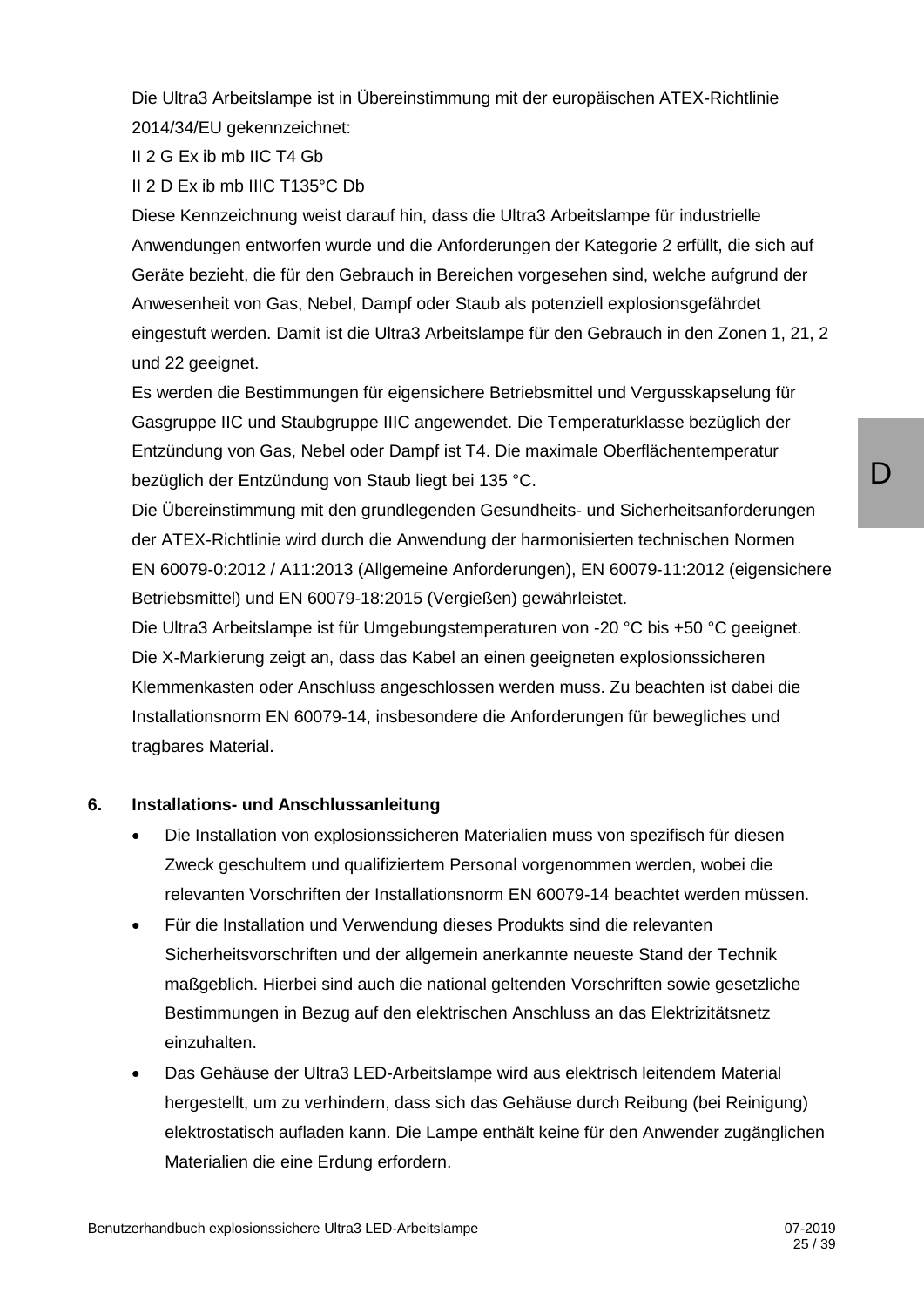- Die Elektronik der Ultra3 LED-Arbeitslampe ist nicht beständig gegen Blitzschlag. Daher muss das Kabel gegen Blitzschlag gesichert werden.
- Die Ultra3 LED-Arbeitslampe ist geeignet für Anwendung in Bereichen, die EPL Gb (Zone 1) Gasgruppe IIC oder EPL Db (Zone 21) Staubgruppe IIIC erfordern. Die Temperaturklasse für Gas ist auf T4 und für Staub auf 135 °C begrenzt.
- Die Umgebungstemperatur am Installations- / Verwendungsort muss zwischen -20 °C und +50 °C liegen. Decken Sie die Ultra3 LED-Arbeitslampe nicht ab, um Überhitzung zu vermeiden.

Hinweis: Die Elektronik verringert die Leistung zu den LEDs, sobald die interne Temperatur über 80 °C ansteigt. Bei 85 °C schaltet sich die Arbeitslampe vollständig aus, um die elektronischen Schaltungen zu schützen. In diesem Fall muss eine Umgebung mit niedrigerer Temperatur gewählt oder die Lüftung verbessert werden.

- Die Ultra3 LED-Arbeitslampe kann an eine Netzspannung von 24 48 V AC/DC mit einer Minimalleistung von 35 Watt angeschlossen werden.
- Vor der Installation muss das Gerät spannungslos geschaltet werden.
- Das Kabelende fachgerecht an einen explosionssicheren Klemmenkasten oder Anschluss anschließen. Klemmenkasten oder Anschluss müssen für die Umgebung, in der sie angewendet werden, geeignet sein.
- Das Kabel muss an einen geeigneten explosionssicheren Klemmenkasten oder Anschluss angeschlossen werden. Zu beachten ist dabei die Installationsnorm EN 60079-14, insbesondere die Anforderungen für bewegliches und tragbares Material.

#### **7. Inspektion und Wartung**

Auf die Wartung der Ultra3 Arbeitslampe sind die Vorschriften der Norm EN-60079-17 sowie mögliche lokale Bestimmungen anwendbar.

Falls das Gehäuse, der Griff oder das Fenster der Ultra3 Arbeitslampe gerissen, verbeult oder gebrochen ist oder sich aus anderen Gründen nicht mehr in ordnungsgemäßem Zustand befindet, oder falls die Lampe extrem verschmutzt ist, muss dieses repariert oder gereinigt werden. Das Gehäuse der Ultra3 Arbeitslampe wird aus elektrisch leitendem (antistatischem) Material hergestellt, um zu verhindern, dass sich das Gehäuse durch Reibung bei der Reinigung elektrostatisch aufladen kann.

Falls eine der LEDs nicht mehr funktioniert oder heller brennt als die anderen LEDs, muss die Lampe zur Reparatur gebracht werden. Erst wenn die Reparatur abgenommen und für gut befunden wurde, darf die Lampe wieder in einem explosionsgefährdeten Bereich eingesetzt werden.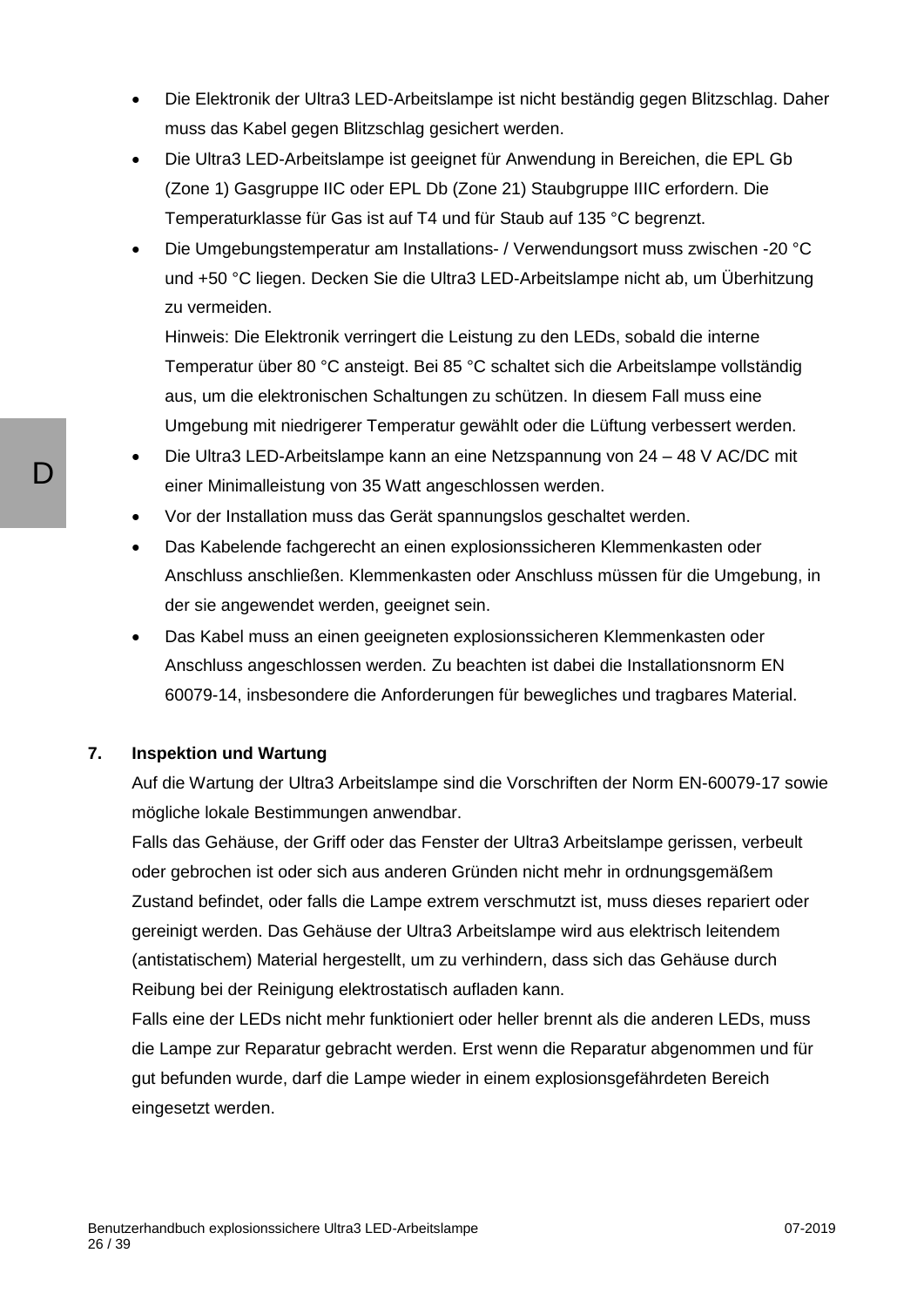Das vorgeschriebene Wartungsintervall ist vom konkreten Gebrauch abhängig und muss deswegen an den erwartungsgemäßen Einsatz beim Benutzer angepasst werden. Als allgemeine Richtlinie für Licht wird ein Intervall von zwölf Monaten empfohlen. Das Gehäuse enthält keinerlei Komponenten, die für die Benutzung, Wartung oder Inspektion von Bedeutung sind, und muss grundsätzlich niemals vom Benutzer geöffnet werden.

#### **8. Reparatur**

Die Reparatur der Ultra3 Arbeitslampe darf ausschließlich unter Verwendung von originalen Ersatzteilen und von qualifiziertem Fachpersonal durchgeführt werden, das auf Grundlage der Richtlinie EN-60079-19 ausgebildet wurde.

Die Nutzung abweichender Komponenten kann Personenschäden oder Schäden an Geräten verursachen. Bei Einsatz von nicht originalen Komponenten oder bei nicht sachgemäßer Durchführung von Reparaturen, kann die Explosionssicherheit der Ultra3 Arbeitslampe nicht gewährleistet werden. In diesem Fall schließt Necplus B.V. eine Haftung ausdrücklich aus. Es wird empfohlen, die Arbeitslampe zur Reparatur dem Hersteller oder dessen Vertreter zurückzugeben.

#### **9. Garantie**

De Necplus-Garantie ist eine auf zwölf Monate begrenzte Garantie, die ab dem Moment gilt, in dem der Endkonsument die Lampe kauft. Diese Garantie gilt nicht für Defekte, die direkt oder indirekt durch unsachgemäßen Gebrauch, Missbrauch, Fahrlässigkeit oder Unfälle, Reparaturen oder Änderungen, die außerhalb unserer Einrichtungen oder von nicht autorisierten Servicemitarbeitern durchgeführt wurden, oder durch Wartungsmangel entstehen.

Um einen Garantieanspruch geltend zu machen, muss die Ultra3 Arbeitslampe mit einer Erläuterung des Problems zur Überprüfung an Necplus zurückgesendet werden. Soweit im Rahmen des Gesetzes erlaubt, wird Necplus:

- 1. alle impliziten Bedingungen oder Garantien sowie Konsumentengarantien ausschließen;
- 2. seine Haftung für eine Verletzung der Garantie oder eine Verletzung einer nichtausschließbaren Garantie, Bedingung oder Garantie des Konsumenten beschränken auf:
	- a) Ersatz der defekten Ware oder
	- b) Reparatur der defekten Ware.
	- c) Schließt jegliche Haftung für Todesfall, Verletzungen oder Schäden an Vermögenswerten oder für zufällige und bedingte, besondere oder Folgeschäden aus, die aus dem Gebrauch der Ultra3 Arbeitslampe hervorgehen.

 $\mathsf{D}$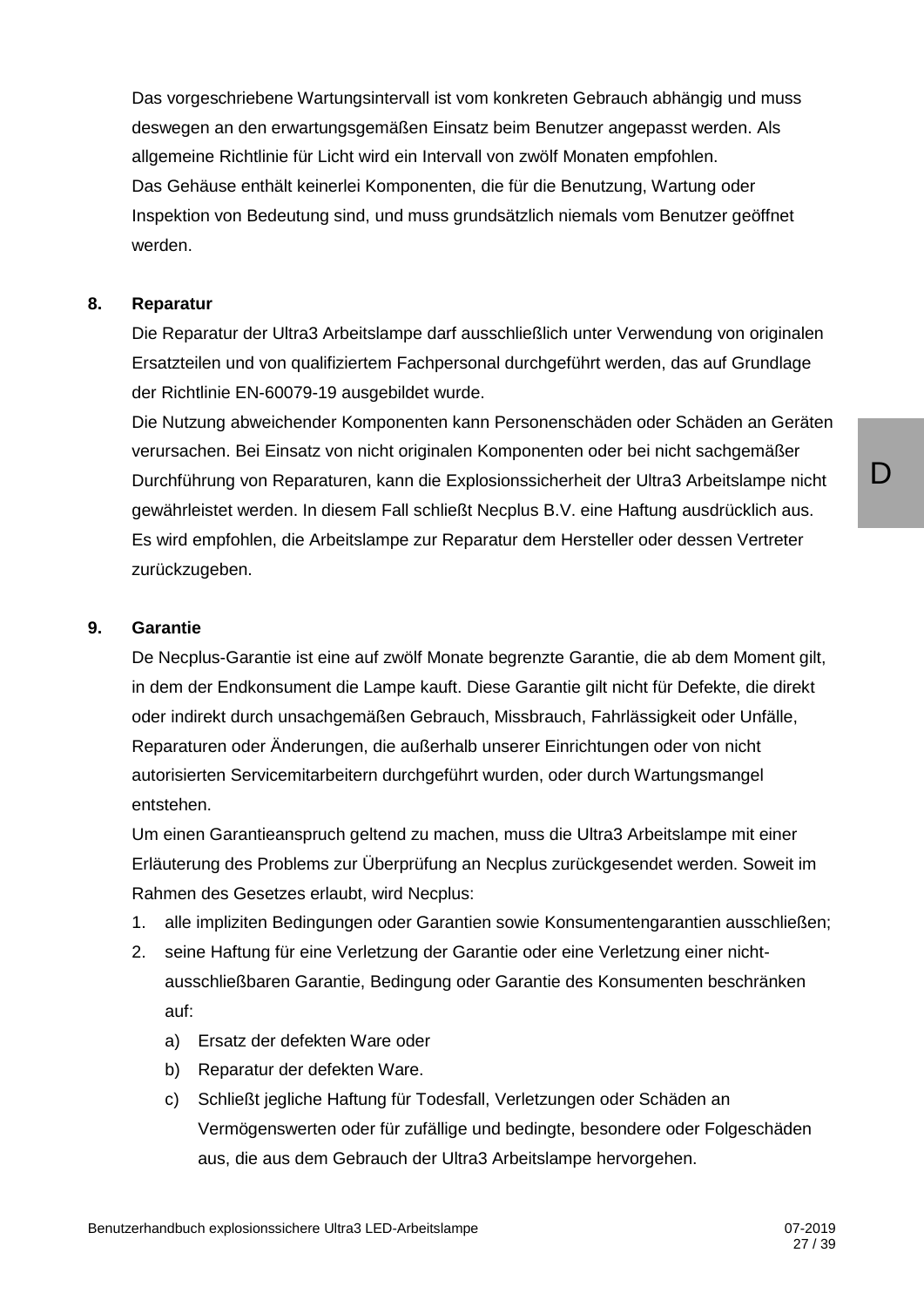#### **10. Zubehör**

Auf S. 38 finden Sie eine Übersicht aller Zubehörteile für Ultra3.

#### **11. Entsorgung / Wiederverwendung**

Die Ultra3 Arbeitslampe kann vollständig als Elektroabfall entsorgt werden. Bei Verarbeitung oder Wiederverwendung der Ultra3 Arbeitslampe und ihrer Verpackung, müssen die nationalen Umweltgesetze und -verordnungen erfüllt werden.

Änderungen in dieser Gebrauchsanleitung können ohne vorherige Ankündigung durchgeführt werden.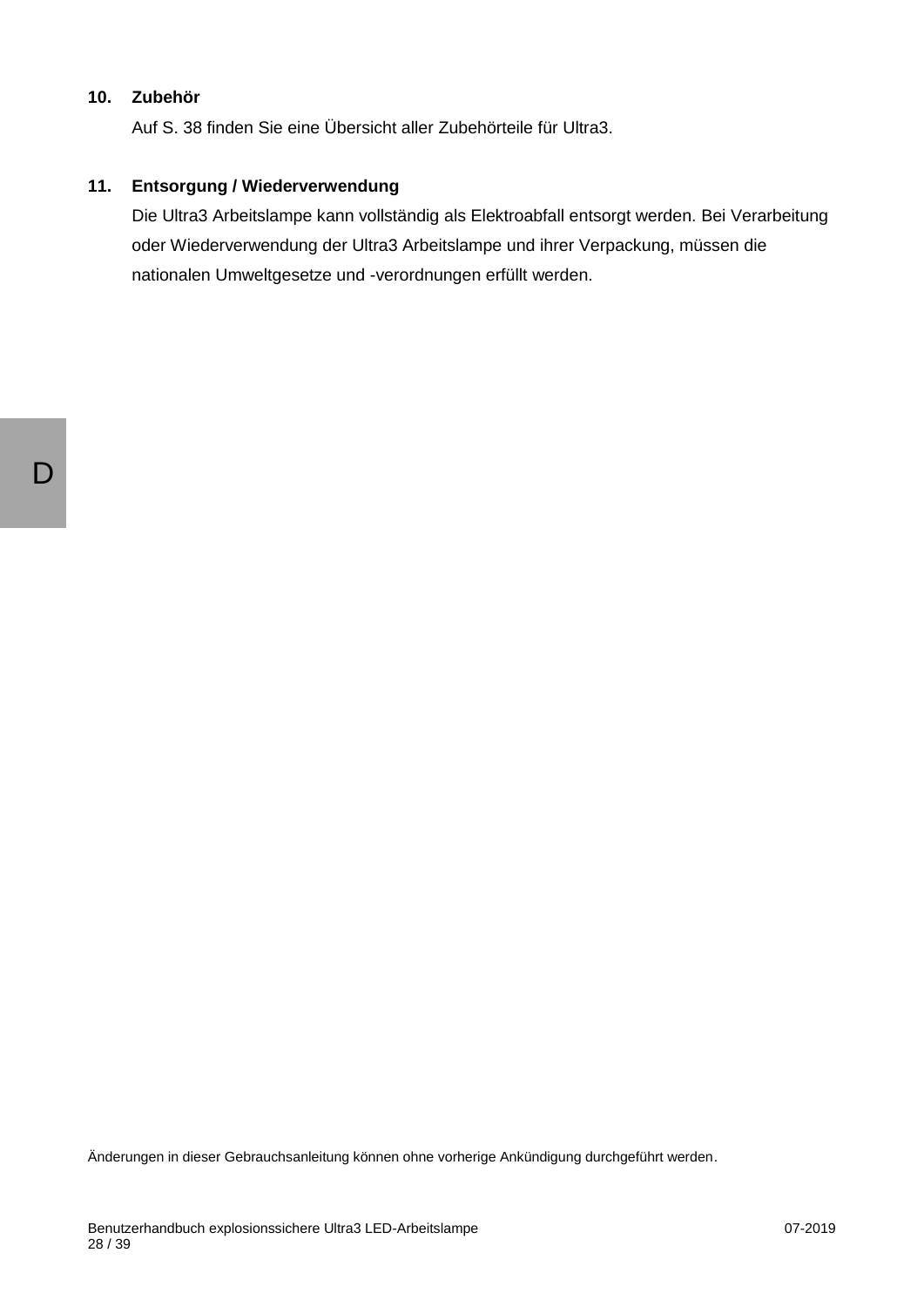## Gebruikershandleiding explosieveilige Ultra3 LED werklamp

#### **Inhoudsopgave**

| 1.  | Algemeen                            | 29 |
|-----|-------------------------------------|----|
| 2.  | Veiligheidsinstructies              | 30 |
| 3.  | Technische gegevens                 | 31 |
| 4.  | Lichtbeeld en -spectrum             | 31 |
| 5.  | Markering                           | 32 |
| 6.  | Installatie- en aansluitinstructies | 33 |
| 7.  | Inspectie en onderhoud              | 34 |
| 8.  | Reparatie                           | 35 |
| 9.  | Garantie                            | 35 |
| 10. | Accessoires                         | 35 |
| 11. | Verwijdering / hergebruik           | 35 |

#### **1. Algemeen**

Gefeliciteerd met de aankoop van uw explosieveilige Ultra3 LED werklamp. Als u de instructies uit deze handleiding volgt zult u vele jaren plezier van uw nieuwe werklamp hebben.

De explosieveilige Ultra3 LED werklamp is ontworpen om de gebruiker op een veilige manier van goed licht te voorzien. De werklamp bestaat uit een stevige antistatische kunststoffen behuizing, aan de voorzijde voorzien van een venster uit gehard glas en voorzien van een speciale veiligheidsfolie die tevens zorgt voor een mooi egaal lichtbeeld. Dit wordt versterkt doordat de 81 leds gelijkmatig over het hele oppervlak verdeeld zijn.

De toegepaste onderdelen zijn vervaardigd uit corrosiebestendige materialen waardoor een goede weerstand wordt geboden aan de invloeden van de meest voorkomende chemicaliën. De voedingsspanning van de lamp bedraagt 24 – 48 V AC/DC. De lamp is voorzien van een fabrieksmatig aangegoten kabel. De standaard lengte van de kabel is 10 meter. Deze kan op verzoek ook in een lengte van 30 m worden geleverd.

De Ultra3 werklamp is CE gemarkeerd en voldoet aan de Europese EMC en ATEX richtlijnen en daarmee impliciet aan de Laagspanningsrichtlijn.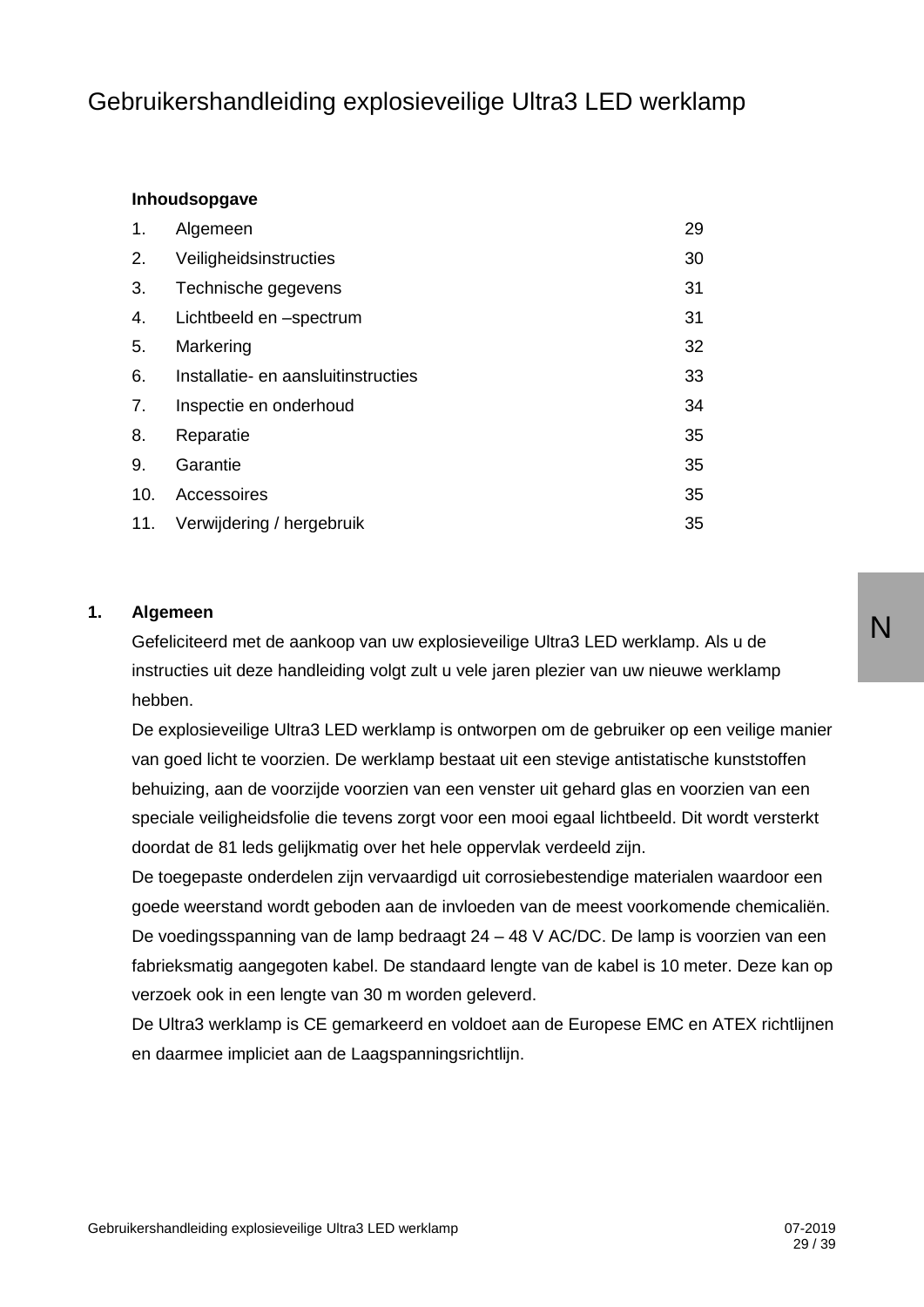#### **2. Veiligheidsinstructies**

De Ultra3 werklamp is een explosieveilige lamp geschikt voor gebruik in explosiegevaarlijke omgevingen met ontploffingsgevaar ten gevolge van ontvlambare gassen, dampen, nevels of stof, geclassificeerd als zone 1, 2, 21 of 22. Lees en begrijp deze handleiding voor het gebruik van de Ultra3 werklamp volledig, neem alle waarschuwingen in acht en volg de instructies op.



- Selectie en installatie van explosieveilig materieel moet worden verricht door speciaal daarvoor onderricht en gekwalificeerd personeel waarbij de relevante bepalingen van installatienorm EN 60079-14 in acht moeten worden genomen.
- Sluit dit apparaat alleen aan op de voedingsspanning waarvoor het is ontworpen.
- Als de werklamp op een aansluitkast moet worden aangesloten, moet voorafgaand aan de werkzaamheden de aansluitkast spanningsvrij worden gemaakt om vonken te voorkomen.
- Gebruik de werklamp niet of stel deze buiten bedrijf wanneer de lamp of kabel beschadigd is.
- Bij het in bedrijfstellen dienen de nationale veiligheidsvoorschriften in acht te worden genomen.
- Gebruik de werklamp niet buiten het vermelde omgevingstemperatuurbereik van -20 °C tot +50 °C.
- Dek de Ultra3 werklamp niet af om opwarmen tot boven de ontwerpgrenzen te voorkomen.
- Als de behuizing, het handvat of het venster van de Ultra3 werklamp gescheurd, gedeukt of gebroken is of anderszins niet meer in een goede staat verkeert of als de lamp ernstig is vervuild moet deze worden gerepareerd dan wel worden schoongemaakt.
- Als een van de leds niet meer functioneert of veel feller brandt dan de andere leds, moet de lamp ter reparatie worden aangeboden.
- Bij een defect moet de lamp direct uit het explosiegevaarlijke gebied worden verwijderd.
- Reparatie van de Ultra3 werklamp mag alleen worden uitgevoerd met gebruikmaking van originele onderdelen en mag alleen door gekwalificeerde vakmensen die op basis van de EN-60079-19 zijn opgeleid worden uitgevoerd.
- Het aanbrengen van veranderingen aan de Ultra3 werklamp is niet toegestaan.
- De Ultra3 werklamp mag niet worden gebruikt in een omgeving waar opzettelijk (elektrostatische) ladingen worden opgewekt.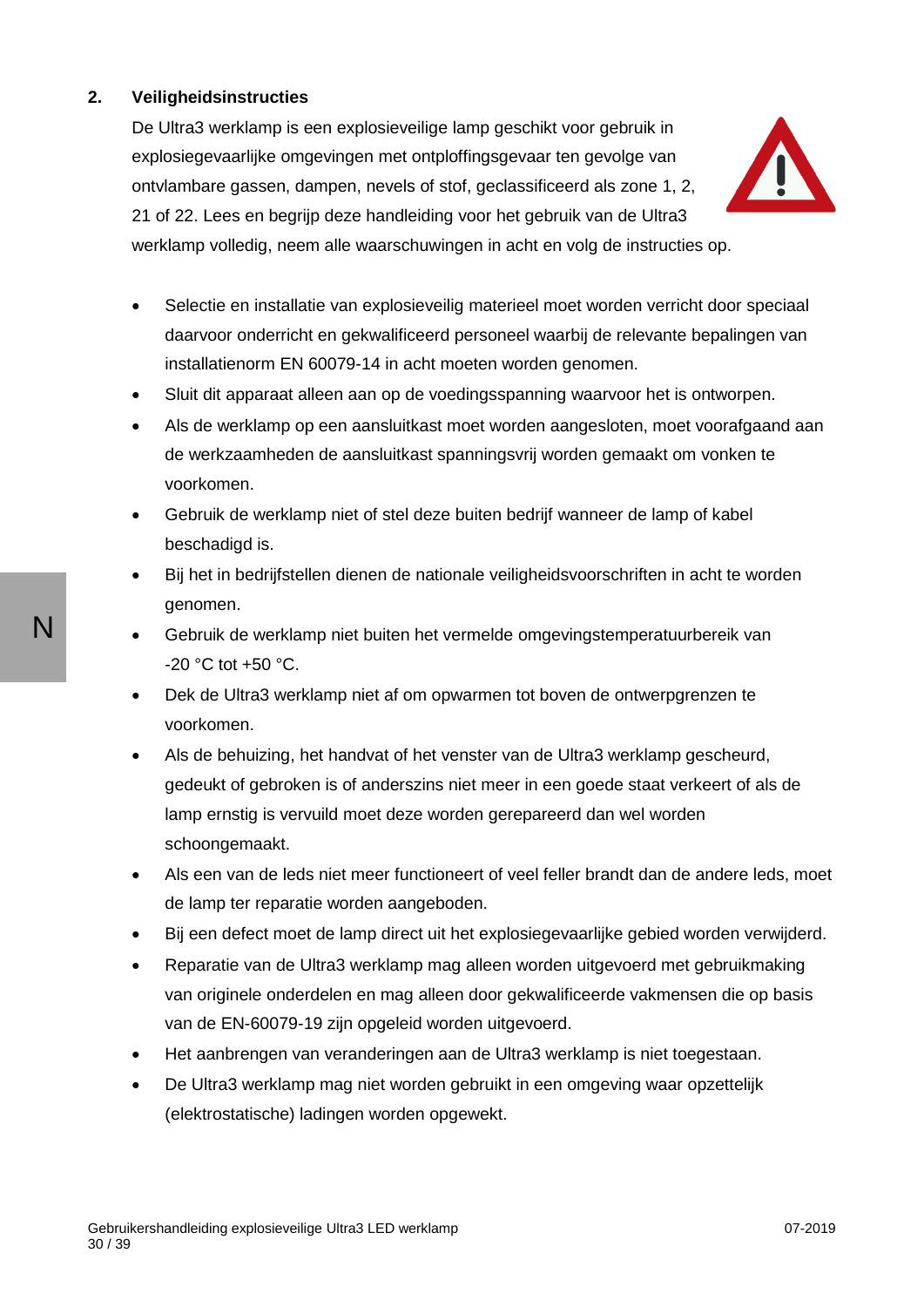Bij het niet aanhouden van de voornoemde instructies kan de explosieveiligheid van het apparaat niet worden gegarandeerd. Het apparaat zou dan tot een gevaar voor het leven van de gebruiker kunnen leiden en zou de ontsteking van een ontploffingsgevaarlijke atmosfeer kunnen veroorzaken.

#### **3. Technische gegevens**

| Conformiteit:                  | 2014/34/EU (ATEX) en 2014/30/EU (EMC)                     |
|--------------------------------|-----------------------------------------------------------|
| Explosieveiligheidscategorie:  | II 2 GD                                                   |
| Beschermingswijze:             | Ex ib mb IIC T4 Gb                                        |
|                                | Ex ib mb IIIC T135°C Db                                   |
| ATEX zones:                    | Zone 1, 2, 21 en 22                                       |
| Toegepaste normen:             | EN 60079-0:2012 / A11:2013, EN 60079-11:2012 en           |
|                                | EN 60079-18:2015                                          |
| EU type onderzoekscertificaat: | KIWA 19ATEX0039 X                                         |
| Omgevingstemperatuur:          | -20 $^{\circ}$ C tot +50 $^{\circ}$ C                     |
| Afdichtingsgraad:              | IP 65 volgens EN 60529                                    |
| Materiaal behuizing:           | Antistatisch polypropyleen, metalen frame                 |
| Materiaal venster:             | Gehard glas met veiligheids- en diffusorfolie             |
| Lichtbron:                     | 81 leds, 5000 K                                           |
| Voedingsspanning:              | 24 - 48 V AC/DC en minimaal 35 Watt                       |
| Aansluiting:                   | Aangegoten kabel, 2 x 2,5 mm <sup>2</sup> , max. 30 meter |
| Aardaansluiting:               | Niet vereist                                              |
| Afmetingen:                    | 388 x 319 x 147 mm                                        |
| Gewicht:                       | 6,3 Kg (inclusief 10 meter kabel)                         |



#### **4. Lichtbeeld- en spectrum**

Lichtbeeld van de Ultra3 werklamp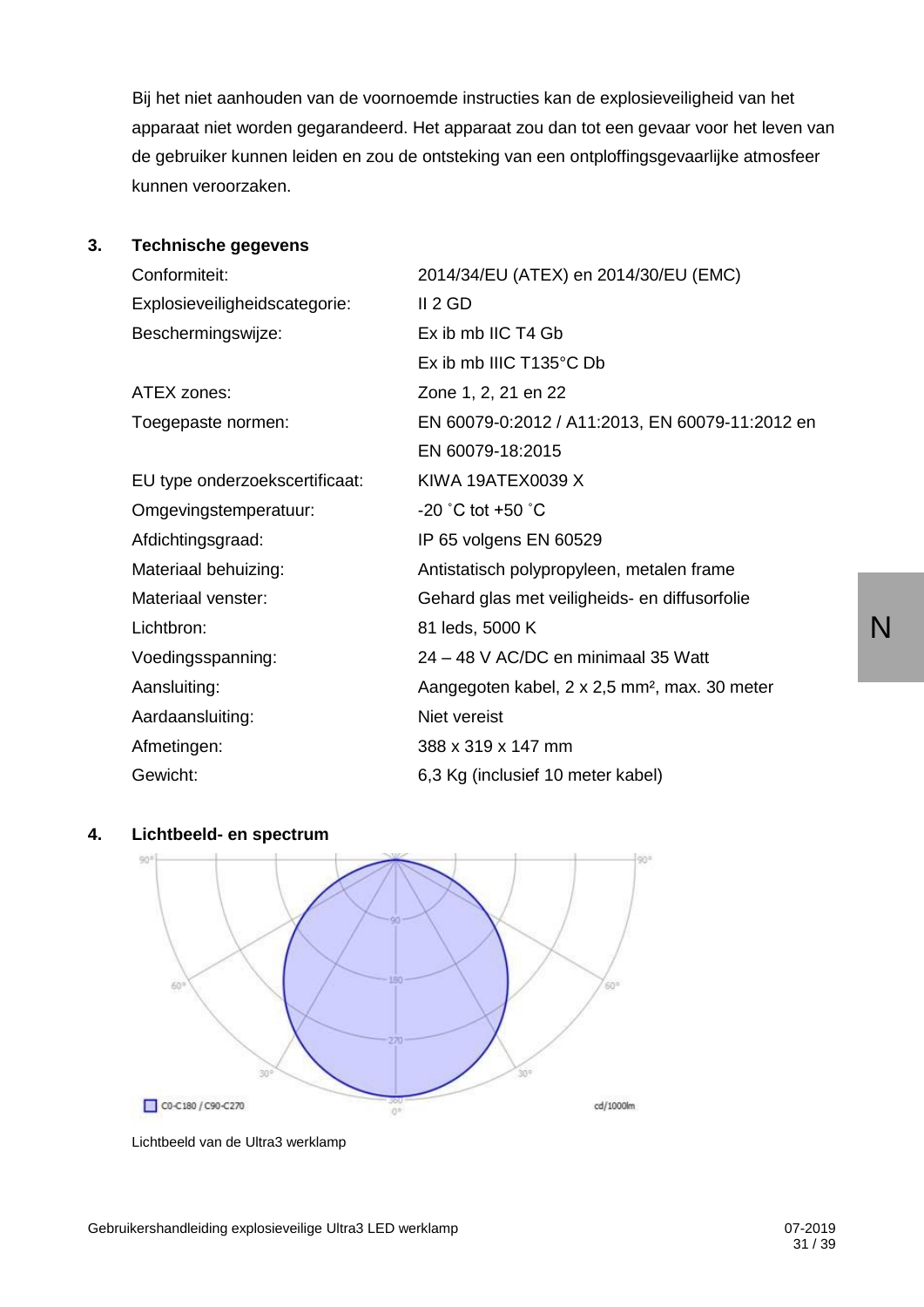

Lichtspectrum van de Ultra3 werklamp

De hoeveelheid blauw licht in het lichtspectrum van de Ultra3 werklamp is vastgesteld op 2,52 W/m<sup>2</sup>/sr, gemeten direct onder de lamp. Daarmee blijft de Ultra3 werklamp ver onder de grens van de categorie "Laag risico" welke op 100 W/m<sup>2</sup>/sr ligt. Het werken met de Ultra3 werklamp brengt geen enkel risico op beschadiging van de retina door blauw licht schade met zich mee en voldoet hiermee aan de eisen voor foto-biologische veiligheid zoals vastgelegd in de IEC 62471.

#### **5. Markering**

De Ultra3 werklamp is aan de achterzijde voorzien van het hieronder afgebeelde label:



Typeplaat van de Ultra3 werklamp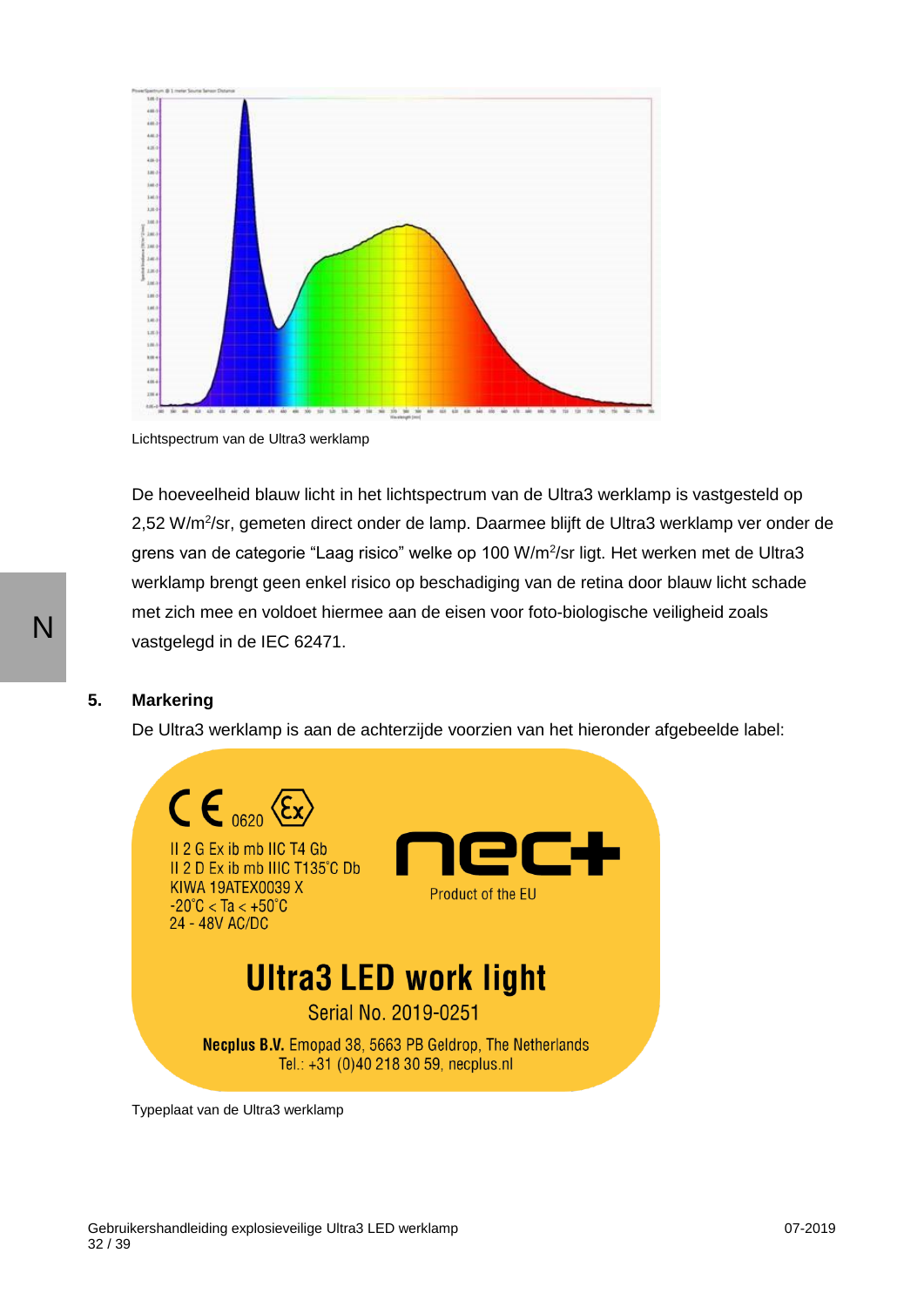De Ultra 2 werklamp is gemarkeerd in overeenstemming met de Europese ATEX richtlijn 2014/34/EU:

II 2 G Ex ib mb IIC T4 Gb

II 2 D Ex ib mb IIIC T135°C Db

Deze markering betekent dat de Ultra3 werklamp is ontworpen voor industriële toepassingen en dat de lamp voldoet aan de eisen zoals gesteld aan categorie 2 apparatuur voor gebruik in potentieel explosiegevaarlijke gebieden door de aanwezigheid van gas, nevel, damp of stof. Hiermee is de Ultra3 werklamp geschikt voor gebruik in zone 1, 21, 2 en 22.

De toegepaste beschermingswijzen zijn Intrinsieke Veiligheid en Afgieten en gasgroep IIC en stofgroep IIIC zijn van toepassing. De temperatuurklasse met betrekking tot de ontsteking van gas, nevel of damp is T4. De maximale oppervlakte temperatuur met betrekking tot de ontsteking van stof is 135 °C.

Overeenstemming met de Essentiële Gezondheids- en Veiligheidseisen uit de ATEX richtlijn is bereikt door het toepassen van de geharmoniseerde normen EN 60079-0:2012 / A11:2013 (Algemene eisen), EN 60079-11:2012 (Intrinsieke veiligheid) en EN 60079-18:2015 (Afgieten).

De Ultra3 werklamp is geschikt voor omgevingstemperaturen van -20 °C tot +50 °C. De X-markering geeft aan dat de kabel op een geschikte explosieveilige klemmenkast of connector moet worden aangesloten. Volg hierbij de installatienorm EN 60079-14, in het bijzonder de eisen voor verplaatsbaar en draagbaar materieel.

#### **6. Installatie- en aansluitinstructies**

- Installatie van explosieveilig materieel moet worden verricht door speciaal daarvoor onderricht en gekwalificeerd personeel waarbij de relevante bepalingen van installatienorm EN 60079-14 in acht moeten worden genomen.
- Voor installatie en gebruik van dit product zijn de relevante veiligheidsvoorschriften en de algemeen erkende laatste stand van de techniek maatgevend. Volg hierbij ook de nationaal geldende voorschriften en wet- en regelgeving met betrekking tot het elektrisch aansluiten op het elektriciteitsnet.
- De behuizing van de Ultra3 LED werklamp is gemaakt van elektrisch geleidend materiaal dat voorkomt dat de behuizing door wrijving (schoonmaken) elektrostatisch kan worden opgeladen. De lamp bevat geen voor de gebruiker toegankelijke metalen delen die een verbinding met aarde nodig hebben.
- De elektronica van de Ultra3 LED werklamp is niet bestand tegen blikseminslag. De kabel moet daarom tegen blikseminslag worden beschermd.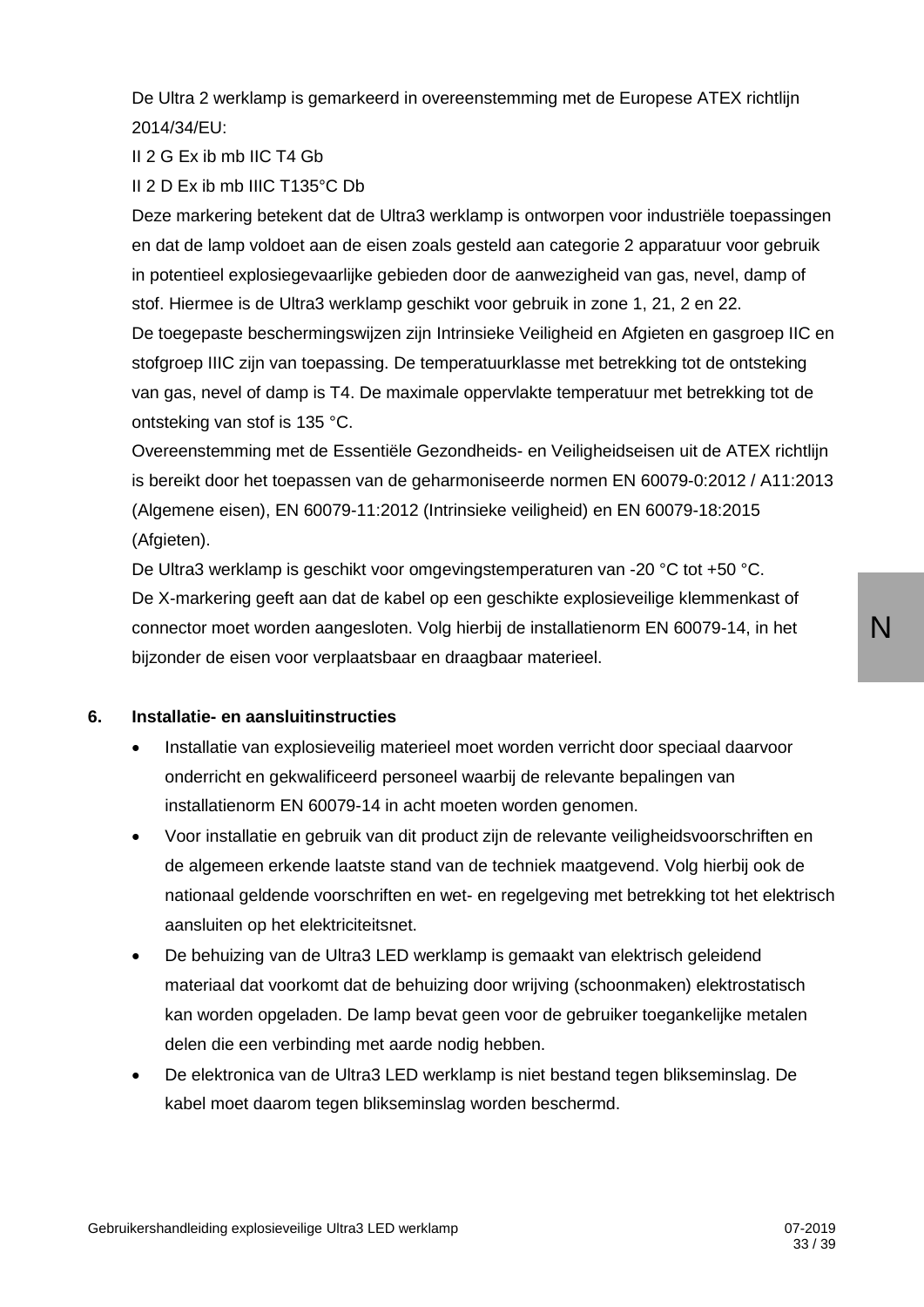- De Ultra3 LED werklamp is geschikt voor gebruik in gebieden die EPL Gb (zone 1) gasgroep IIC of EPL Db (zone 21) stofgroep IIIC vereisen. De temperatuurklasse voor gas is beperkt tot T4 en voor stof tot 135 °C.
- Selecteer een installatie / gebruikslocatie met een omgevingstemperatuur van -20 °C tot +50 °C. Dek de Ultra3 LED werklamp niet af om opwarmen tot boven de ontwerpgrenzen te voorkomen.

Opmerking: De elektronica zal het vermogen naar de LEDs verminderen zodra de interne temperatuur tot boven 80 °C stijgt en bij 85 °C schakelt de werklamp volledig uit om de elektronische circuits te beschermen. Als dit gebeurt moet een omgeving met een lagere temperatuur worden gekozen of moet de ventilatie worden verbeterd.

- De Ultra3 LED werklamp kan worden aangesloten op een voedingsspanning van 24 48 V AC/DC en met een minimum vermogen van 35 Watt.
- Schakel de elektrische voeding voorafgaand aan het installeren spanningsloos.
- Werk het uiteinde van de kabel af in een explosieveilige klemmenkast of connector en doe dit volgens goed vakmanschap. Zorg ervoor dat de klemmenkast of connector geschikt is voor de omgeving waarin deze wordt toegepast.
- De kabel moet op een geschikte explosieveilige klemmenkast of connector worden aangesloten. Volg hierbij de installatienorm EN 60079-14, in het bijzonder de eisen voor verplaatsbaar en draagbaar materieel.

#### **7. Inspectie en onderhoud**

Voor het onderhoud van de Ultra3 werklamp zijn de voorschriften zoals verwoord in de EN 60079-17 en mogelijk lokale regelgeving van toepassing.

Als de behuizing, het handvat of het venster van de Ultra3 werklamp gescheurd, gedeukt of gebroken is of anderszins niet meer in een goede staat verkeert of als de lamp ernstig is vervuild moet deze worden gerepareerd dan wel worden schoongemaakt. De behuizing van de Ultra3 werklamp is gemaakt van elektrisch geleidend (antistatisch) materiaal dat voorkomt dat de behuizing door wrijving tijdens het schoonmaken elektrostatisch kan worden opgeladen.

Als een van de leds niet meer functioneert of veel feller brandt dan de andere leds, moet de lamp ter reparatie worden aangeboden. Pas na een goedgekeurde reparatie mag de lamp opnieuw in een explosiegevaarlijk gebied worden gebracht.

Het vereiste onderhoudsinterval is afhankelijk van het specifieke gebruik en daarom af te stemmen op de te verwachten toepassing bij de gebruiker. Als een algemene richtlijn voor licht gebruik wordt een interval van 12 maanden aanbevolen.

De behuizing bevat geen onderdelen die voor gebruik, onderhoud of inspectie van belang zijn en hoeft dus nooit door de gebruiker geopend te worden.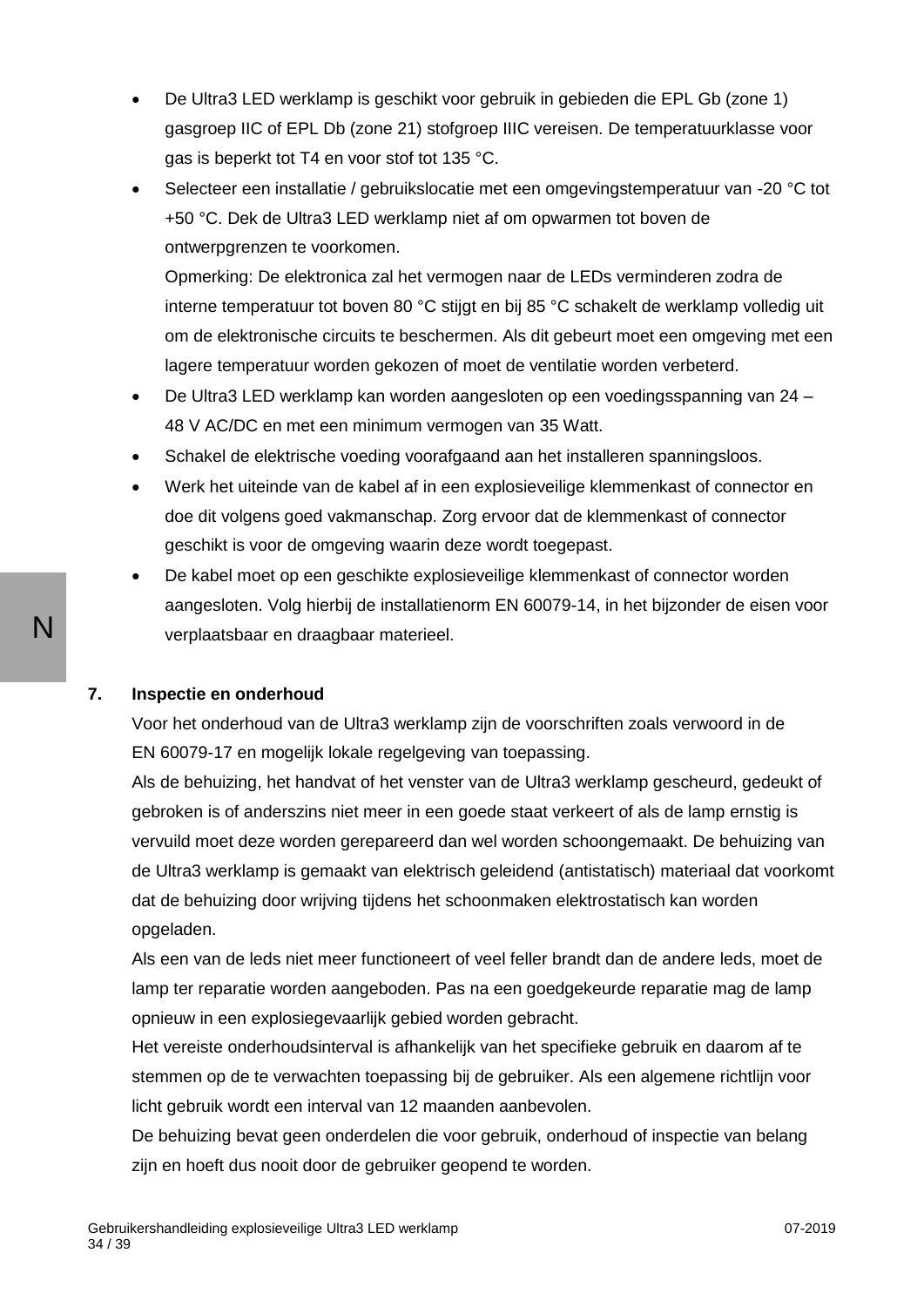#### **8. Reparatie**

Reparatie van de Ultra3 werklamp mag alleen worden uitgevoerd met gebruikmaking van originele onderdelen en mag alleen door gekwalificeerde vakmensen die op basis van de EN-60079-19 zijn opgeleid worden uitgevoerd.

Het gebruik van afwijkende onderdelen kan tot schade aan personen en installaties leiden. Bij gebruikmaking van niet-originele onderdelen of wanneer reparaties ondeskundig zijn uitgevoerd kan de explosieveiligheid van de Ultra3 werklamp niet worden gegarandeerd. In dat geval wijst Necplus B.V. alle verantwoordelijkheid nadrukkelijk af.

Het verdient aanbeveling om de werklamp voor reparatie aan de fabrikant of haar vertegenwoordiger te retourneren.

#### **9. Garantie**

De Necplus garantie is een beperkte garantie van 12 maanden vanaf het moment van aankoop door de eindgebruiker. Deze garantie is niet van toepassing op defecten die direct of indirect te wijten zijn aan verkeerd gebruik, misbruik, nalatigheid of ongelukken, reparaties of wijzigingen buiten onze faciliteiten of door ons geautoriseerde servicemedewerkers of door een gebrek aan onderhoud.

Om een garantieclaim in te kunnen dienen moet de Ultra3 werklamp voorzien van uitleg van het probleem worden teruggestuurd naar Necplus voor onderzoek. Necplus, voor zover wettelijk toegestaan:

- 1. Sluit alle impliciete voorwaarden of garanties en consumentengaranties uit; en
- 2. beperkt zijn aansprakelijkheid voor schending van de garantie of voor schending van een niet-uitsluitbare garantie, voorwaarde of garantie van de consument om:
	- a) vervanging van het defecte goed; of
	- b) reparatie van het defect goed.
	- c) Sluit alle aansprakelijkheid uit voor overlijden, letsel aan personen of eigendommen of voor incidentele en voorwaardelijke, speciale of gevolgschade die voortvloeit uit het gebruik van de Ultra3 werklamp.

#### **10. Accessoires**

Zie pagina 38 voor alle mogelijke Ultra3 accessoires.

#### **11. Verwijdering / hergebruik**

De Ultra3 werklamp mag volledig als elektronisch afval worden verwerkt. Bij de verwerking of hergebruik van de Ultra3 werklamp en haar verpakking moet de nationale milieu wet- en regelgeving in acht worden genomen.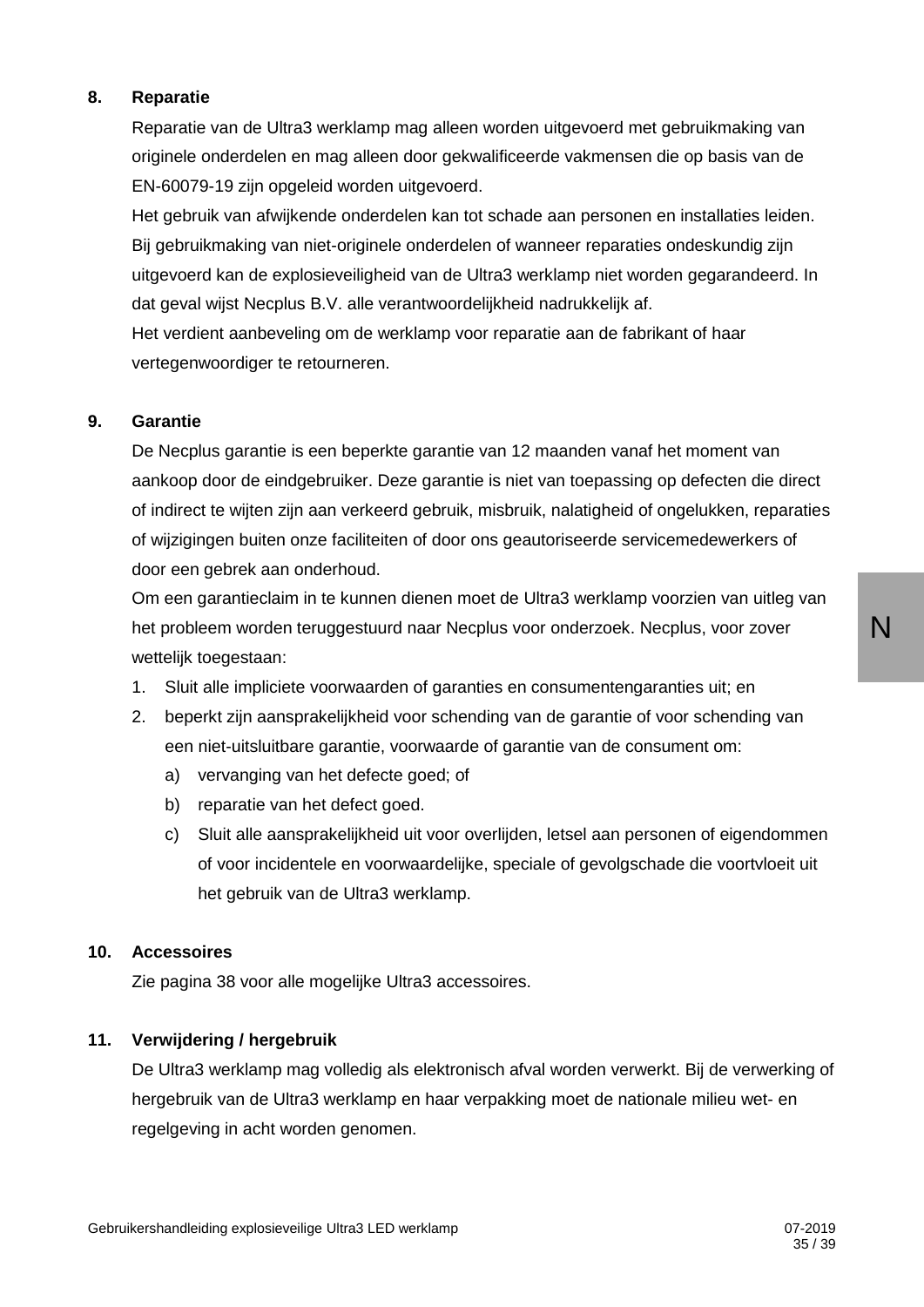Veranderingen in deze handleiding kunnen zonder aankondiging worden doorgevoerd.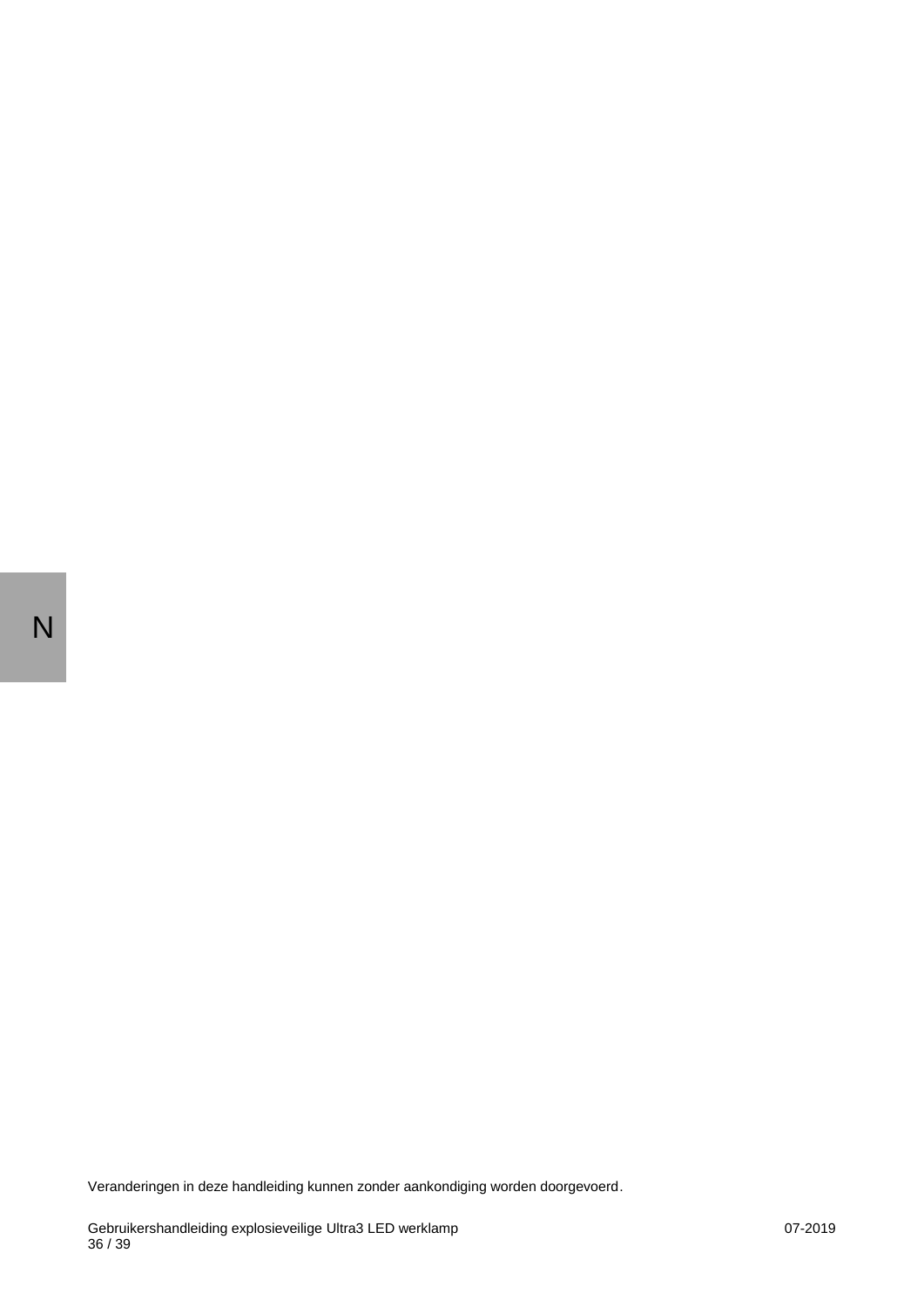

## **EU Declaration of Conformity**

We

Necplus B.V. Emopad 38, 5663 PB Geldrop, The Netherlands

herewith declare that the explosion-safe

## ULTRA3

## explosion-safe LED work light

 $CE_{0620}$ Il 2 G Ex ib mb IIC T4 Gb Il 2 D Ex ib mb IIIC T135°C Db

covered by EU-type Examination Certificate No. KIWA 19ATEX0039X and produced under Product Quality Assurance Notification KIWA 17ATEXQ0049, both issued by Kiwa Nederland B.V., Notified Body No. 0620. Wilmersdorf 50, 7327 AC Apeldoorn, The Netherlands,

is in conformity with the relevant Union harmonization legislation, including the latest amendments and with national legislation implementing this directive:

> 2014/30/EU Concerning electromagnetic Compatibility

2014/34/EU Concerning equipment and protective systems intended for use in potentially explosive atmospheres

and that the following harmonized standards regarding explosion safety have been applied:

EN 60079-0:2012 / A11:2013

EN 60079-11:2012 EN 60079-18:2012

This declaration of conformity is issued under the sole responsibility of the manufacturer

Geldrop, 20 July 2019 Place and date

Signed for and on behalf of

M. Moolenaar Managing Director and EX Authorized Person

Necplus B.V. - Emopad 38, 5663 PB Geldrop - The Netherlands - +31(0)40 7873911 - www.necplus.nl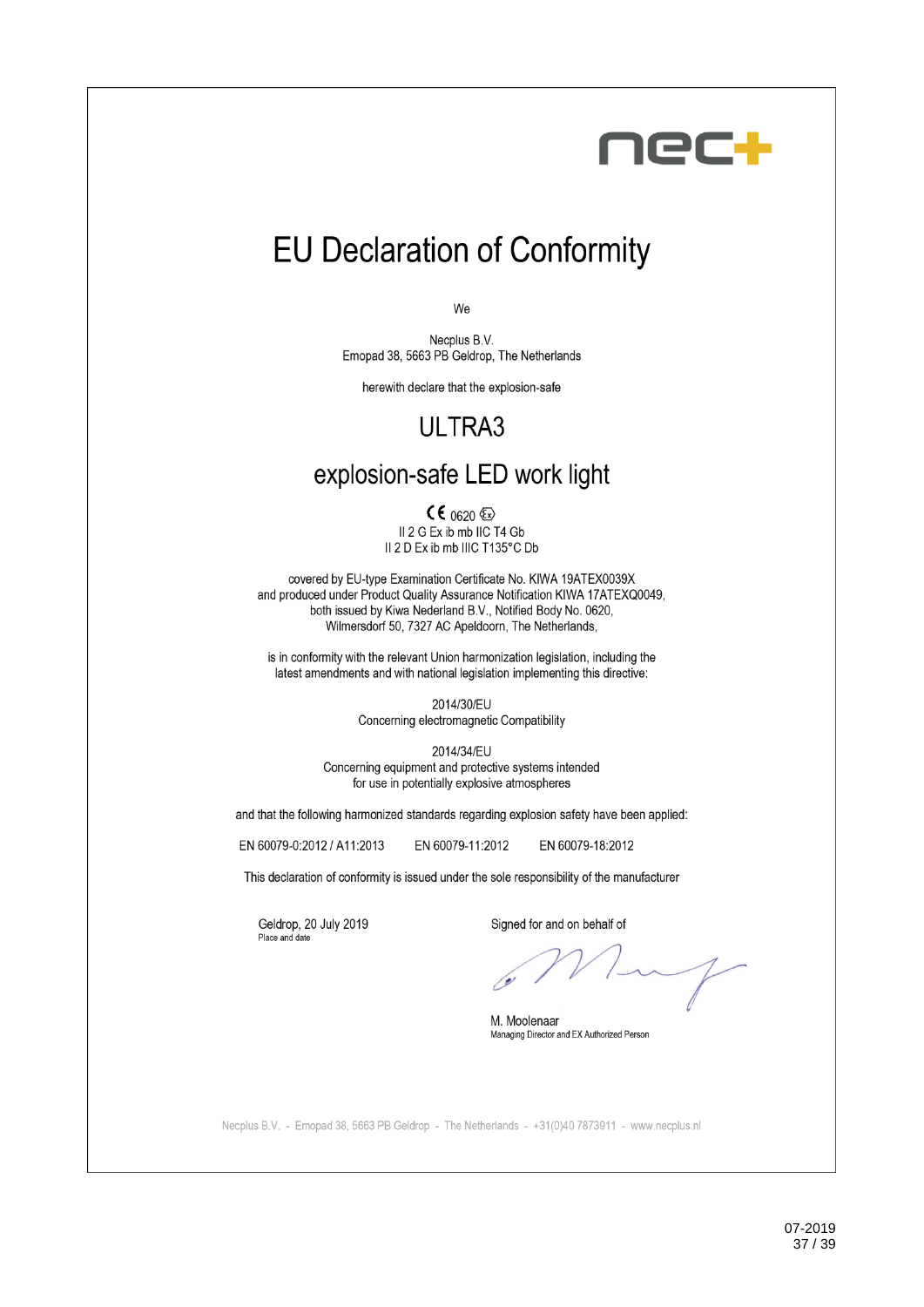## Ultra3 Accessoires





P/N 6920356 P/N 6960420

Magnet set / Kit aimants Scaffold hook / Crochet pour échafaudage Magnetset / Magneet set Gerüsthaken / Steigerhaak



P/N 6960430 P/N 6960450 Sub-frame / Support / Hilfsrahmen / Subframe Case / Malette / Koffer / Koffer

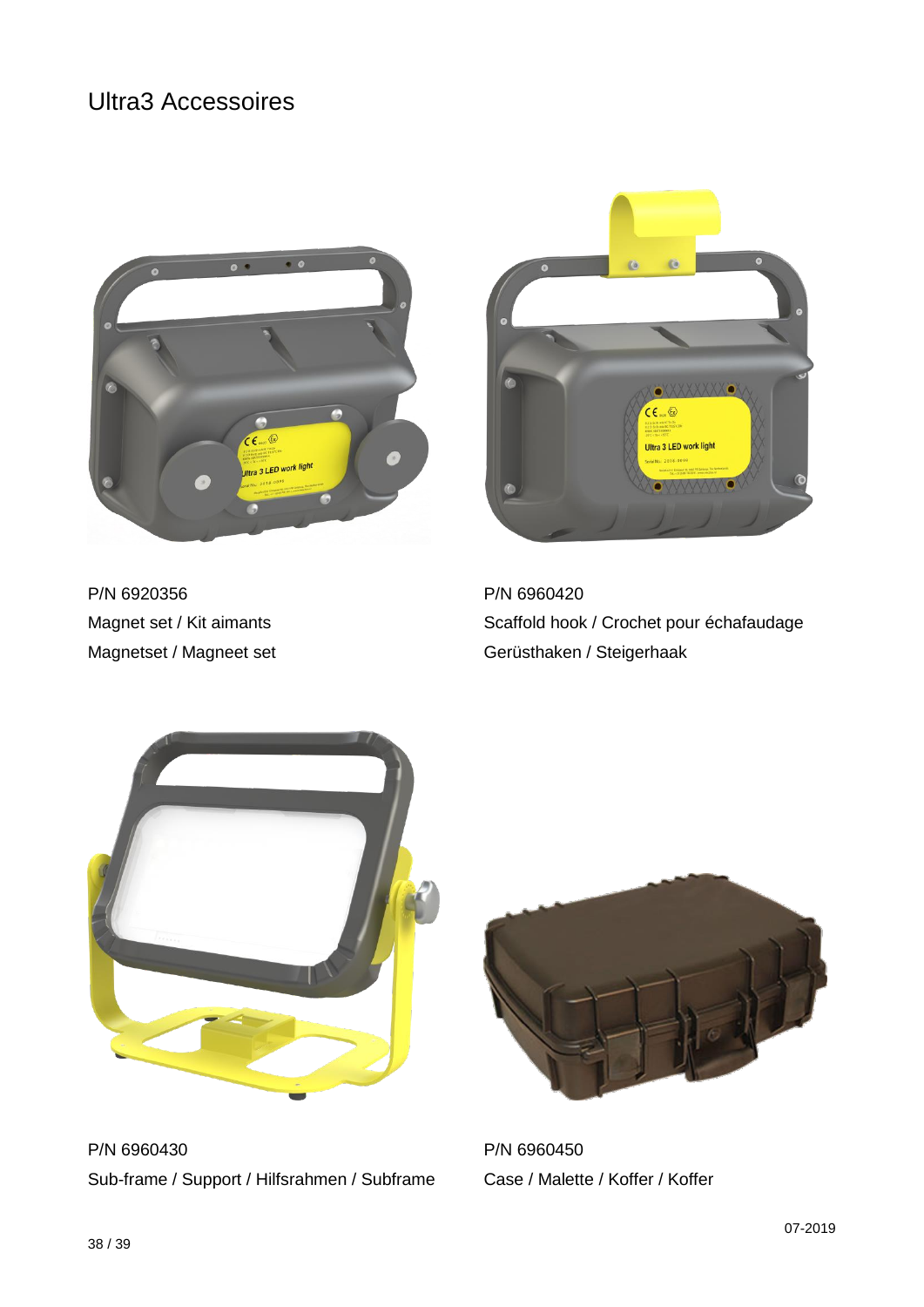

P/N 6960415 Stand low / Trépied bas / Stativ niedrig / Statief laag 0,58 - 1,02 m.

P/N 6960416 Stand / Trépied / Stativ / Statief 1,38 - 2,50 m.

P/N 6960417 Stand high / Trépied haut / Stativ hoch / Statief hoog 1,15 - 2,75 m.

P/N 6960440 Leather satchel / Sacoche cuir / Ledertasche / Leren foudraal

P/N 6921003 Protective foil / Film de protection / Schutzfolie / Beschermfolie